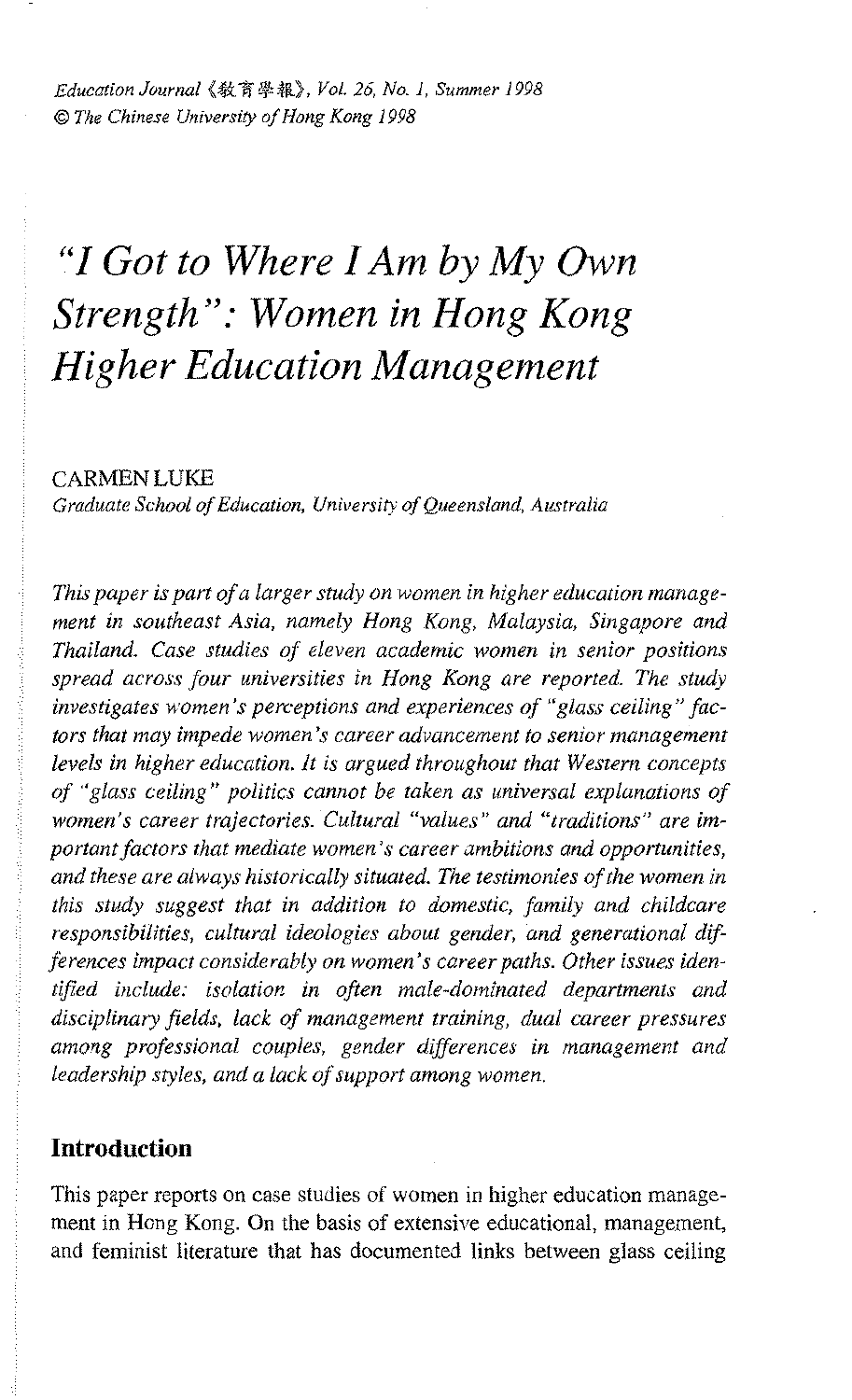politics and women's academic career mobility, I began this study by asking: What are the limiting and enabling factors that influence women's career mobility and women's role as senior managers in the prestige university sector of higher education? The study was conducted in 1997 as part of a larger study that included women in higher education management in Singapore and Thailand. The Hong Kong fieldwork was undertaken in September 1997, six weeks following the historic handover  $-$  or, "return" from China's perspective.

In the months leading up to the July 31st handover, the global media had given prominent coverage of many of Hong Kong's most senior public women, most notably Anson Chan, Chief Secretary for Administration and Elsie Leung, Secretary for Justice. Other key women in the civil service to receive media attention included the Secretary for Health and Welfare Katherine Fok, Secretary for Trade and Industry Denise Yue, Director of Immigration Regina Ip, and Lily Yam as Chief Commissioner of the Independent Commission Against Corruption. Global networks such as CNN, BBC, CNBC and ABN (Asia Business News) repeatedly profiled what one network called "the handbag brigade," the female elite of the most senior officers in the new Special Administrative Region. The women I interviewed, also consistently referred to these women as exemplars and evidence of the lack of glass ceilings in Hong Kong: "We do have large numbers of women leaders in the civil service; it demonstrates that women can get through those difficult parts." Several women gave me newspaper and magazine clippings they had saved for me featuring profiles of these senior female civil servants. But half a dozen high profile women in a population of 6.3 million does not constitute overwhelming evidence to support arguments about the lack of glass ceiling politics.

I began my conversations with the women about the disparity between women in public office and women in higher education. Was there a particularly pernicious set of glass ceilings in universities that restricted women's academic mobility? With the kind of affordable domestic help available in Hong Kong  $-$  a support system women in the West would envy - why has that not translated into enabling conditions to enhance women's career aspirations and mobility? Why have women's high educational achievement levels not produced greater female representation in senior management levels in the university sector? I found the concept of glass ceiling an appropriate entry point into conversations because it was a widely understood concept about which women had very strong feelings. All the women had studied overseas (most in England) for at least one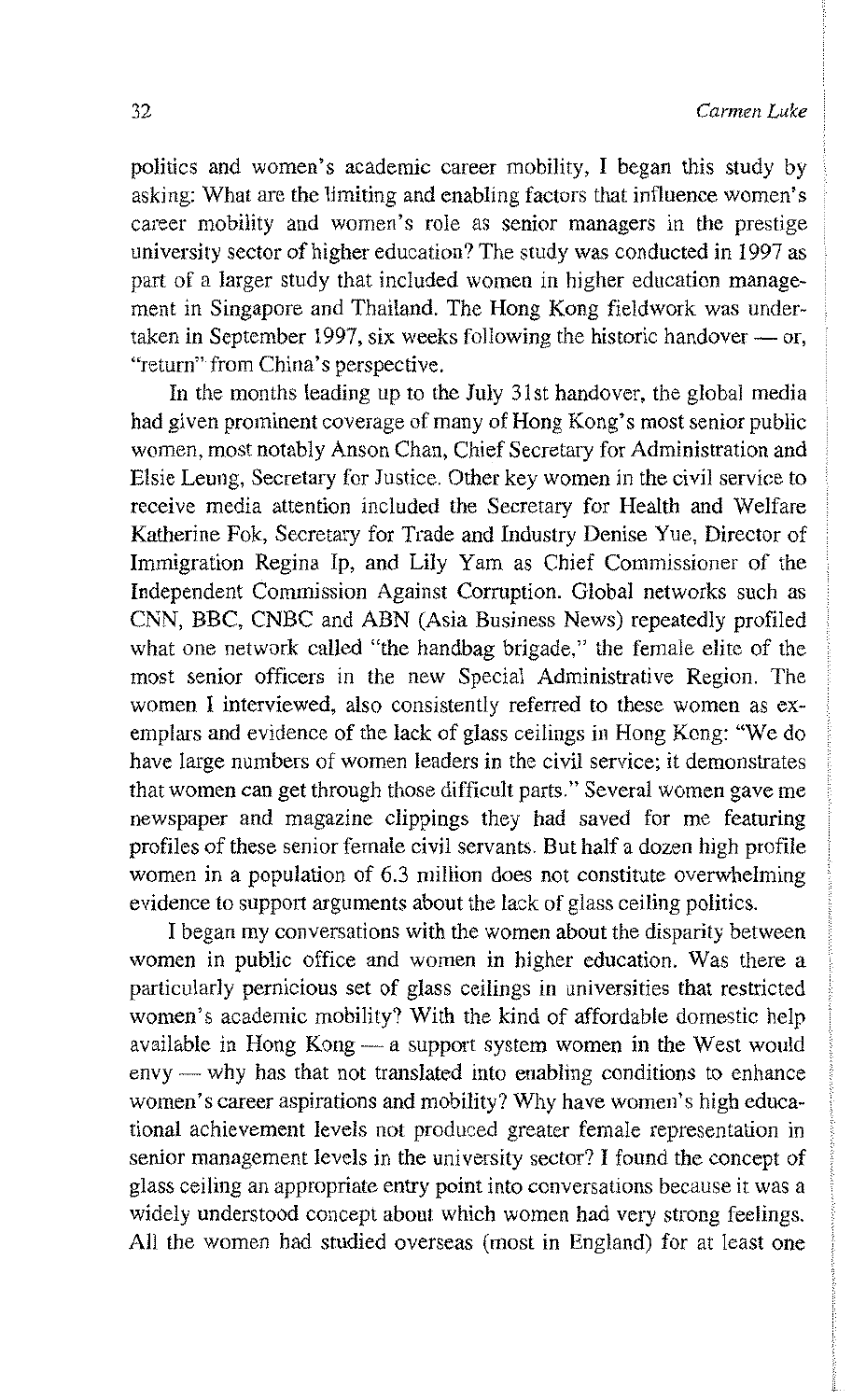postgraduate degree, several had worked overseas, and all were familiar with the concept of glass ceiling, Western debates about Affirmative Action and Equal Opportunity, and with versions of "Western feminism."

## **Women in Higher Education: What Is the Problem?**

In a 1993 UNESCO report, *Women in Higher Education Management,*  editor Elizabeth Dines comments: "With hardly an exception the global picture is one of men outnumbering women at about five to one at middle management level and at about twenty or more to one at senior management level" (p. 11). The lack of women in senior positions in higher education is a curious phenomenon. In Europe, North America, and Australia women have made great strides into higher education and the workforce over the last two decades (Eggins, 1997). In southeast Asia as well, women's workforce participation and tertiary education participation has increased substantially (Ghorayshi, 1994) throughout the 1980s and 1990s. Yet, as Dines notes the global picture is one of women's exclusion from higher education management. And in this region, it is not a question of "development" differences among industrialized (ICs) and newly industrializing countries (NICs) for women's absence is as conspicuous in NICs such as Thailand or Indonesia as it is in !Cs such as Hong Kong, Singapore, or Australia. We might ask then: What is the problem?

It is axiomatic that the position of women in higher education cannot be judged or theorized independent of the position of women in society. Scholarly analysis and statistical data have long confirmed that when women's educational levels rise so does their position in society. High rates of female participation at all levels of schooling and post-secondary education correlate with improved socio-economic status, delayed marriage age, increased labor force participation in more diverse and skilled occupations with higher income levels. In countries where women's educational achievements and labour force participation rates are near or equal to men's, women indeed have become more visible in corporate and public sector management positions, yet they remain curiously invisible in higher education management (Heward, 1994, 1996). Hong Kong is a case in point. In Hong Kong, as in Australia or America, women have high rates of educational participation and outcomes, and are making substantial inroads into high visibility and high status positions in the private corporate and public service sectors. In Australia, for instance, an emergent critical mass of femocrats (Eisenstein, 1991) in the state and federal public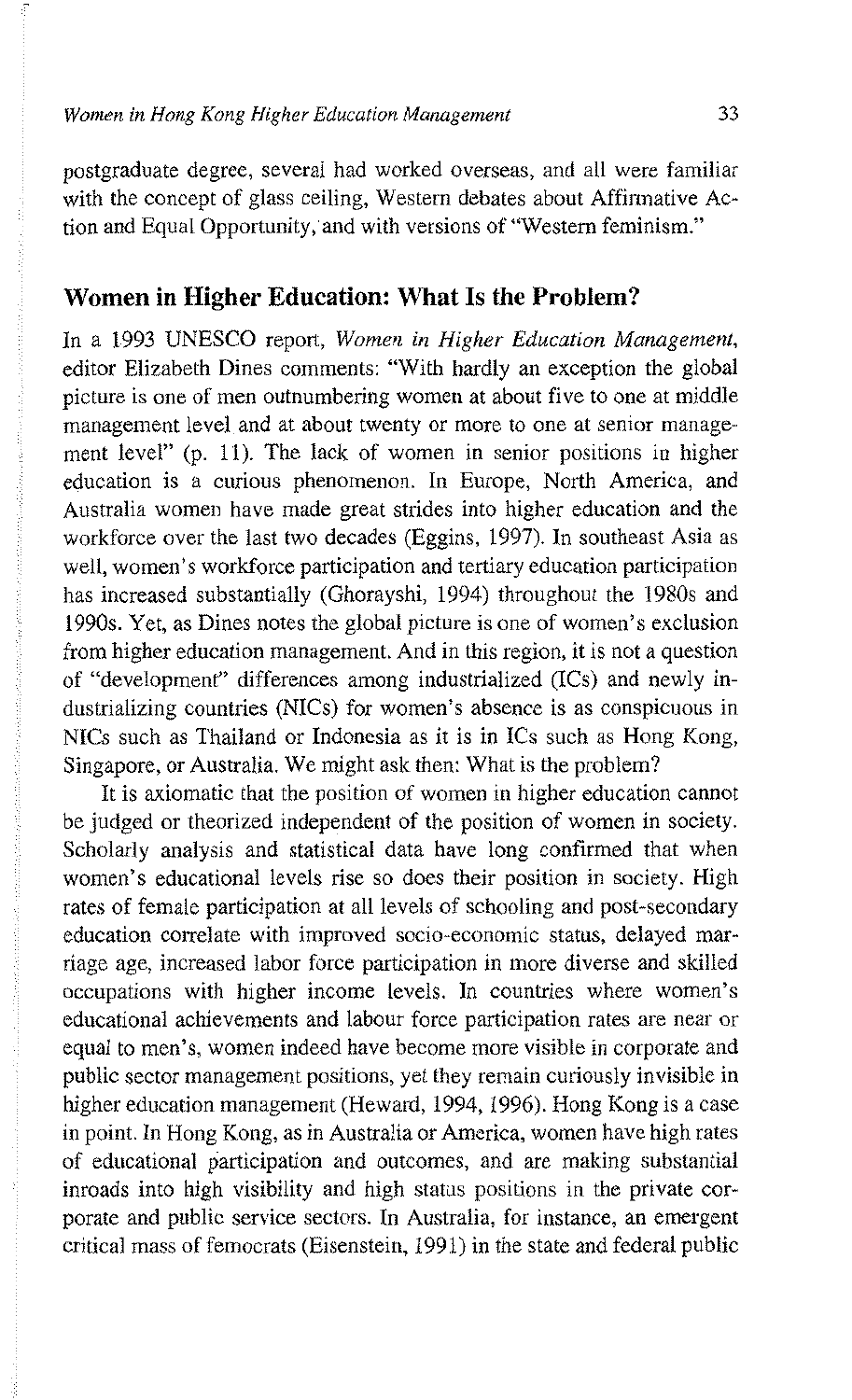service sector parallels women's visible presence in senior ranks of Hong Kong's public service sector. In America throughout the 1980s and 1990s women moved into local municipal government, junior college and public school management (Grogan, 1996). Yet in all three countries women remain a minority in senior management in the prestige university sector of higher education. Their persistent under-representation in higher education management suggests a tenacious resistance among the most educated elite in any society, namely men, to granting women entry into the professional management of the academic knowledge industry. Yet as some research has suggested, it may not only be men and patriarchal systems that keep women down, but may include women themselves. I shall return to this issue in more detail later in the paper.

In Hong Kong, women's participation in higher education has been numerically equal to men since the post-war period (Morris & Sweeting, 1995). Whereas systematic data exist on gendered patterns of educational participation in southeast Asia are available, gender distribution in higher education academic staffing are not reported in universities' annual reports, in the scholarly literature or authoritative reports and compendia such as the OECD *Issues in Education in Asia and the Pacific* (1994), *The International Encyclopedia of Education* (Husen & Postlethwaite, 1994), UNESCO's *World Education Report* (1995), the *Commonwealth Universities' Yearbook* (Archer, 1994), or *The World of Learning* (1997). Clearly, women in higher education academic staffing are not considered relevant as an analytic or socio-demographic category. The lack of statistical data on women's progress and positions in southeast Asian higher education staffing coupled with the Jack of scholarly debate and analysis of women academics in higher education, make it difficult to even begin to conceptualize where structural obstacles or flashpoints of resistance to women's entry and ascent into senior levels of management might be located.

## **Pipeline, Double-Day and Glass Ceiling Explanations**

American, Australian, British and Canadian research has identified three conceptual metaphors  $-$  pipeline theory, double-day, and glass ceiling  $$ that have been widely used to explain women's structural impediments in career pathways in both public and private sectors. However, as I will argue below, these models do not all or consistently apply to specific southeast Asian higher education (HE) contexts.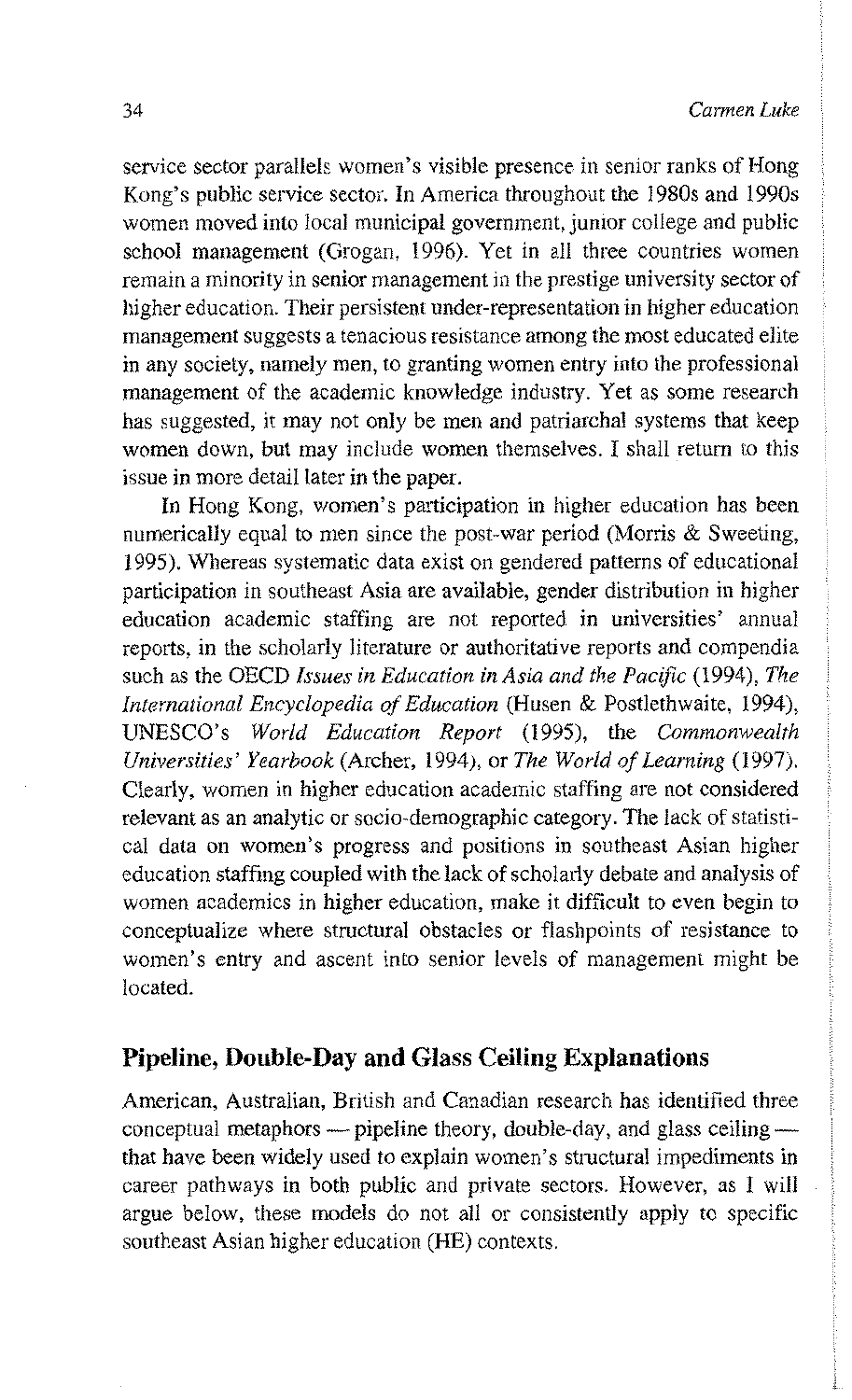One common explanation for women's invisibility in senior HE management is the so-called "pipeline" theory. The argument goes like this: females generally have lower levels of educational participation and achievement which subsequently flows into lower HE participation and credentialled. With few women in the "pipeline" with requisite credentials to qualify for academic promotions few, in turn, have the bundled merit factors of credentials, promotional track record, and administrative experience to qualify for appointments to the most senior administrative and executive management positions. While "pipeline" theories usually apply to newly industrializing nation states where females are seriously disadvantaged in educational access to both schooling and tertiary education (Dines, 1993), this model does not fit Hong Kong's IC status and educational history given women's near equal participation in post-secondary education over the last forty to fifty years. Although "schooling opportunities for females became virtually equal in quantitative terms over the post-war period" (Sweeting, 1995, p. 116), "gender stereotypes are still reflected in enrolments for further and tertiary education courses" (p. 67). This has resulted in a persistent pattern of HE participation and outcomes which remains skewed along traditional gender lines: women dominate enrolments in the Arts and Humanities, Nursing, Education and remain under-represented in the more traditional male fields of study, namely Medicine, Engineering, Science, and Technology (Government of Hong Kong, 1993). Pipeline theories, therefore, may explain the lack of women in senior management in traditional male fields, but fail to explain the dearth of women in senior positions in those disciplinary fields where women historically have dominated enrolments.

Women's childrearing, domestic, and family responsibilities are the most commonly cited career impediments in studies emanating from research in management (Eggins, 1997; Ledwith & Colgan, 1996; Still, 1993), and education (Davies, Lubelska, & Quinn, 1994; Morley & Walsh, 1996). The dual or double-day of professional and domestic responsibilities is not an issue men contend with which therefore frees them up to pursue career aspirations and commitments without hindrance. The "double-day" phenomenon is also commonly associated with "dual career" conflicts perceived by women as another major impediment. In dual career families, women are more likely to adjust their own professional aspirations and opportunities in line with their partner's job demands, promotions, or relocations (Powney, 1997). The double-day and dual career conflicts are generally seen to subordinate women's career aspirations to a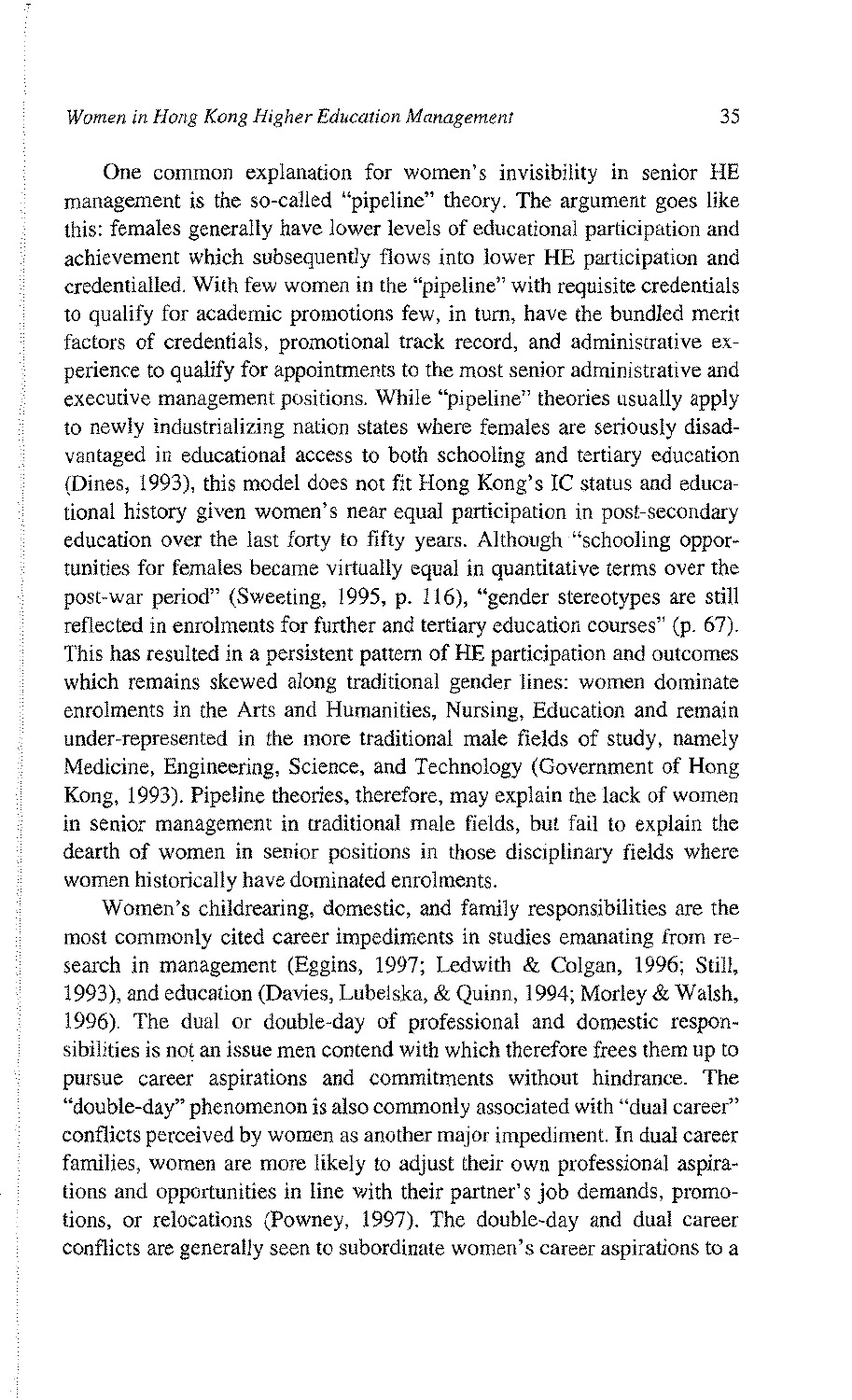partner's career path. However, not all women are married or have children. Moreover, in Hong Kong, as in Singapore, live-in domestic service is inexpensive and widely available; in the words of one Dean: "it's common practice even among women who are only secretaries." Clearly, the demands of child and family responsibilities cannot explain the dearth of women in senior positions in a context where Jive-in domestic help is affordable and routinely available, and given that many women in middle and senior management are either single, widowed, divorced, or married without children. Moreover, the cultural values placed on the care and integration of elderly kin into family (deLeon & Ho, 1994), means that relatives and elderly parents are expected to provide a fair share of childcare.

Glass ceiling explanations have been widely used in the last decade in the women and education, and women and management literature to explain women's Jack of progress up the occupational hierarchy in both public and private sectors. Glass ceiling barriers refer to the transparent cultural, organizational, and attitudinal barriers that maintain horizontal sex segregation in organizations. Glass ceilings are often invisible to women and men: women look up the occupational ladder and get a clear vision of the top rungs but they can't always clearly see where they will encounter invisible obstacles. Men, on the other hand, "can look down and ask why women are not achieving and, seeing no barrier, can only surmise a Jack of talent, commitment or energy" (King, 1997, p. 94). Unlike the pipeline theory, which depends on statistical quantification of female educational participation and outcomes for analytic and explanatory validity, the concept of glass ceiling lends itself more to qualitative analyses of occupational and cultural variations. That is to say, the particularities of glass ceiling politics are said to be specific to informal workplace cultures and professional milieus within organizations, and are always specific to a society's cultural values and attitudes. For instance, how women's marital status is valued or devalued in organizational contexts, is highly culture specific. Yet, across cultural and institutional contexts glass ceiling barriers share certain structural features such as the concentration of power and authority among male elites, concepts of merit, career, and success based on male experience and life trajectories, and social and institutional practices that reproduce culturally dominant forms of patriarchy. As Adler and Izraeli (1994, p. 13) note: "the specific image of an ideal manager varies across cultures, yet everywhere it privileges those characteristics that the culture associates primarily with men." This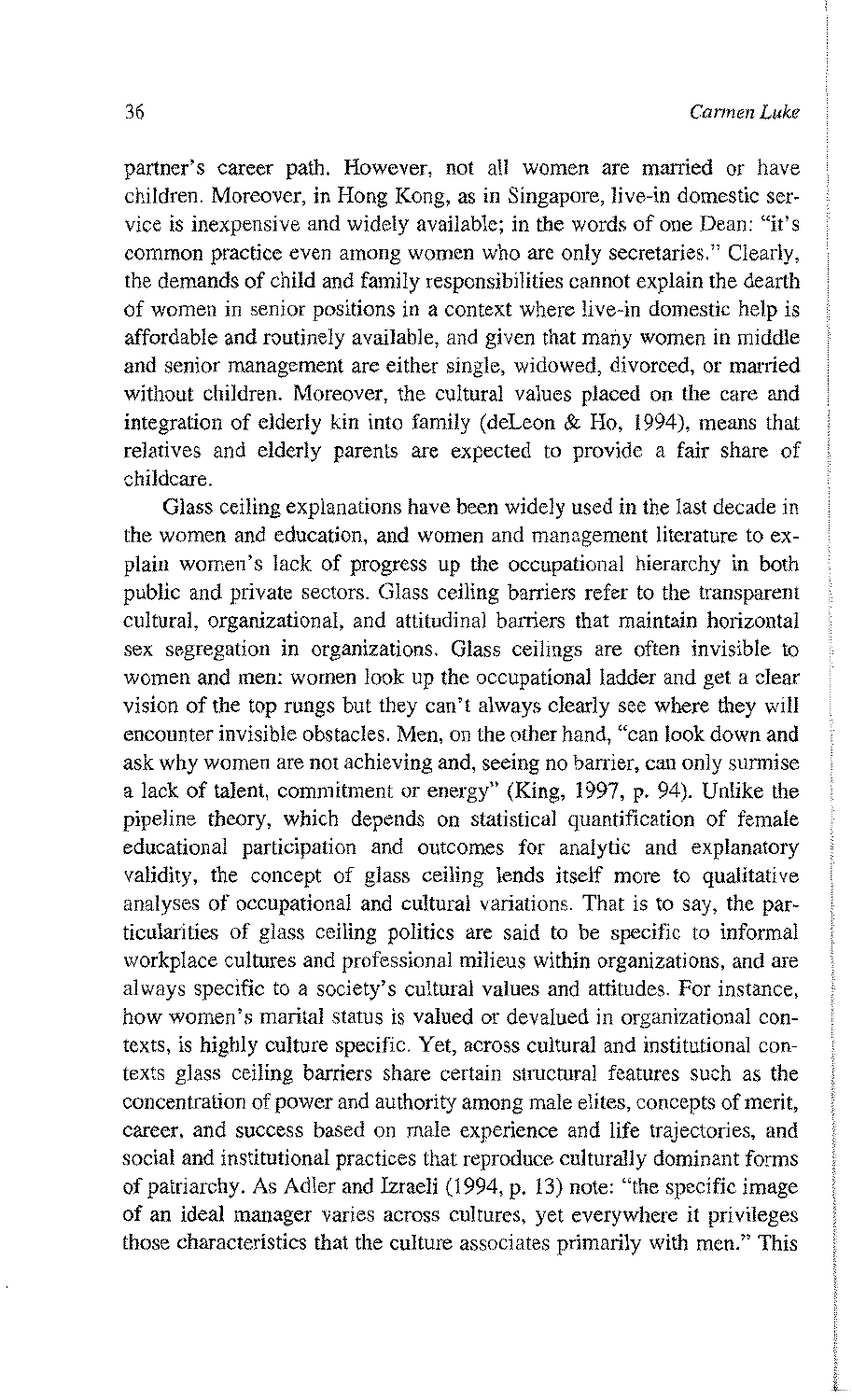suggests that, regardless of cultural, historical and regional differences, dominant forms of masculinity and patriarchy in any society comprise "an exclusive and closed male club ... with men choosing the 'right people' who can think in the same way they think, and exercise control largely through the selection of key individuals: ones like themselves" (ltzin, 1995, p. 47).

Culturally dominant forms of patriarchy in any society, then, frame up not only social and gender relations, but public life more generally including the institutional ethos, structures, processes, and cultures of organizations, and enactments of status, power and authority. These formal and informal cultural structures combine with, as Yee (1995) puts it, the residue of ancient root origins, "Asian traditions," blended with the legacies of diverse systems of colonial rule across Asia before, during, and after WW II. Although "Asian traditions" are not and never have been uniform across Buddhist, Confucian, Muslim, Christian, communist and post-communist southeast Asia, today, especially in nation states like Singapore and Hong Kong, they have combined with the socio-political ideologies and values of fast capitalism: a skilfully balanced "composite of Asian traditional and 'Western' middle class elements which resonate with the core values of the family within the Confucian social system" (Hill  $\&$ Lian, 1995, p. 155). Hence, Western free market notions of competitive individualism and meritocratic equality are woven within "traditional" Confucian emphasis on entrepreneurial familism (deLeon & Ho, 1994), utilitarian familism (Lau, 1997), and authoritarian paternalism (Yee, 1995).

Arguably, although universities around the world are more or less structured on European/American organizational structures, ethos (academic inquiry, research and publishing cultures), and labor (research and teaching), they are always locally adapted *in situ* to a society's dominant cultural values, hierarchies and practices. In Hong Kong, of course, over 150 years of British colonial rule have shaped a distinctly British model of education which makes it difficult to excavate whatever "original" or traditional Chinese values might make Hong Kong education "culture specific" (Lau 1997; Sweeting 1993).<sup>1</sup> What is culture-specific to Hong Kong is its historically unique identity as a cultural hybrid. In relation to education, Chinese and British "traditions" have converged in a shared reverence for "the educated person," and "in both cultures university status is the ultimate goal of education" (Yee, 1995, p. 47). Both cultures have historically placed high social and cultural value on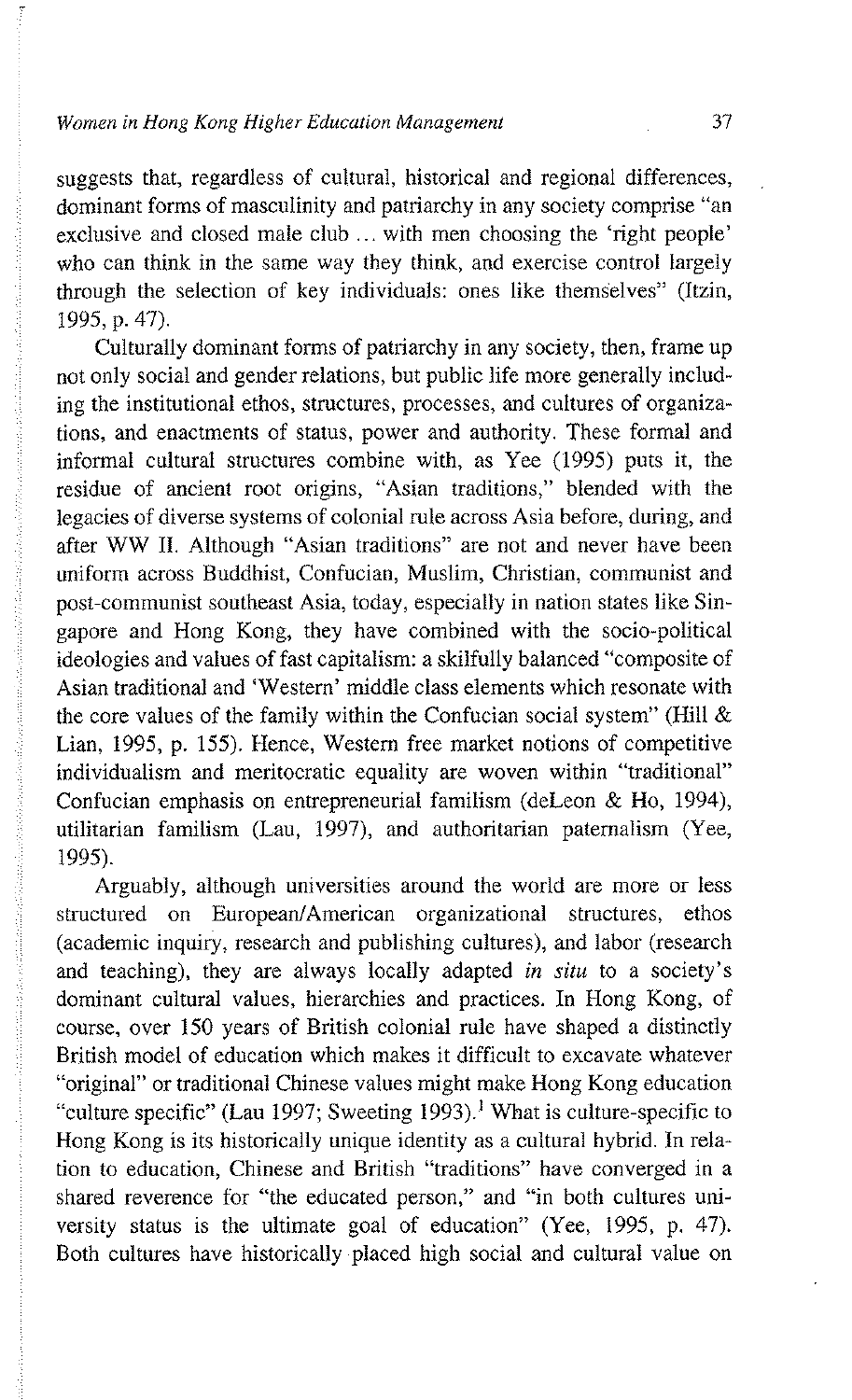the scholar-philosopher, but it appears that an academic profession in the late 20th century is not seen as a lucrative or high prestige career choice.

It is my view that single concept explanations are inadequate to account for the complexities of dynamic historical, political, social and cultural factors that shape educational institutions, the cultures and social relations within them, and the public and intellectual discourses that variously sustain or challenge them. The structural features implied by pipeline, double-day, and glass ceiling concepts, alongside cultural values, attitudes and stereotypes, operate together in cultural specific configurations under certain historical and economic conditions. Most of the women in this study, for instance, passed through the HE sector, first as students and later as junior staff, at particular historical moments when women's options were more narrow than they are today. Their academic career success, and the impediments they encountered, must therefore be viewed in generational terms. The younger, "thirty-something" women in this cohort face a very different mix of post-feminist choices and options in conjunction with residual, "traditional" gender values. According to some of these women, the older generation of women who now hold senior positions, embody many of those "traditional" values that are often said to be at the core of tensions among women. The career path struggles encountered by women who today are in their 50s and 60s are very different from what women in their 30s encounter in their ascent up the mobility ladder. However, across generations, women do face common barriers associated with systemic issues endemic to women's embodiment in relation to childbearing, women's position in the cultural constructs surrounding childcare and childrearing, and women's position within enduring rules and practices of capitalist and patriarchal power relations, institutional hierarchies, and academic cultures (Adkins, 1995; Heward, Taylor & Vickers, 1997; Oerton, 1996).

# **Sample**

I had organized 13 women for interview of which II were able to see me at the time of my visit.<sup>2</sup> Interviews were audio-taped and lasted approximately one hour. Following transcription some months later, transcripts were returned for checking and editing in case they wanted changes made. None returned edited transcripts. All the women were ethnic Chinese and held positions as Deans (one Associate Dean) and Professorial Department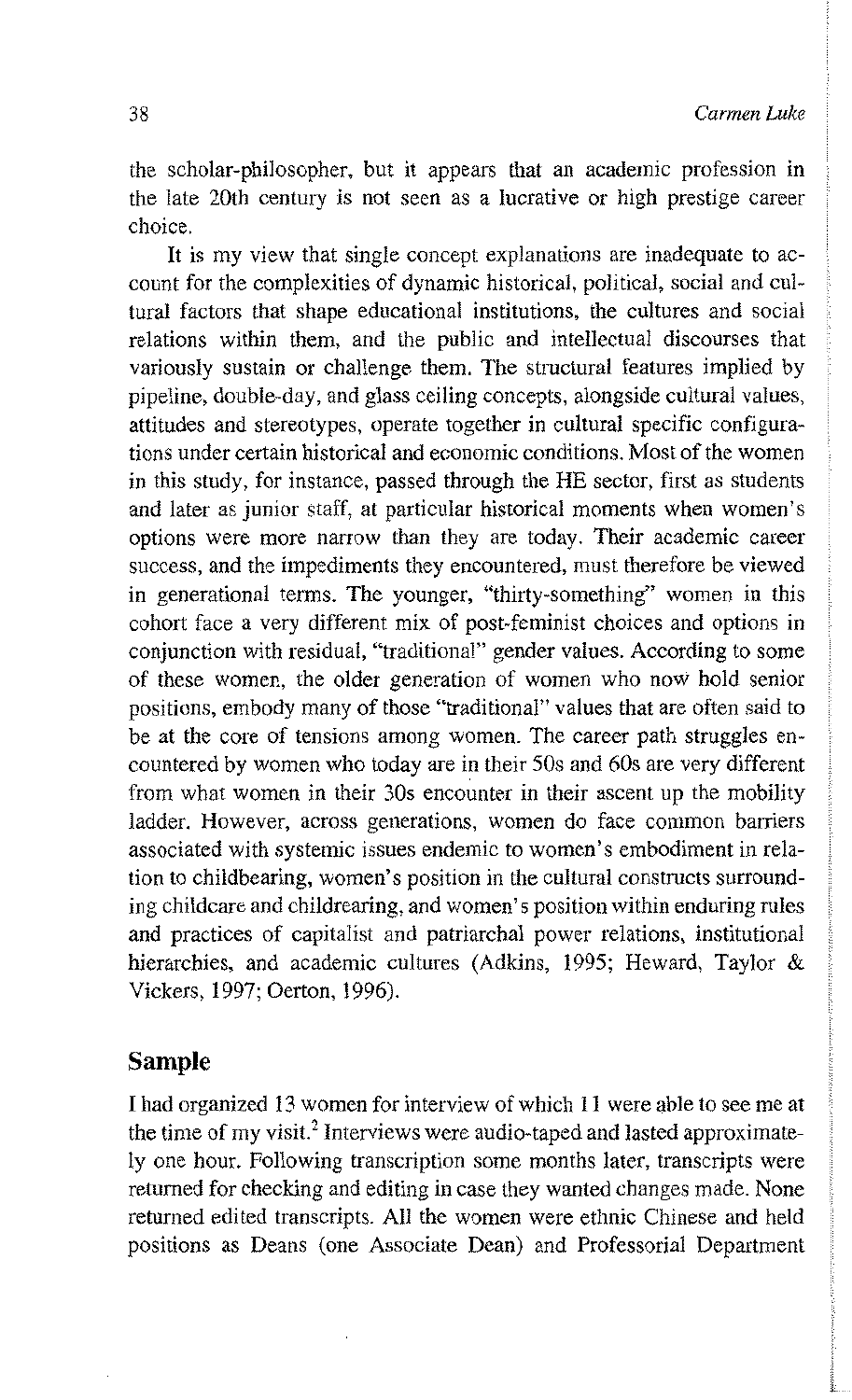#### *Women in Hong Kong Higher Education Management* 39

Heads in Faculties of Science, Medicine, Accounting, Social Sciences, Arts, and Continuing Education spread across four universities. The youngest woman was 34 and the oldest 67; four women were in their 40s and five in their 50s. Eight women were married and three were single. The two youngest women were unmarried and had no children. All the married women had children; seven women had school-aged and adult children living with them. The children's ages ranged from 6 to 24. All children over 21 were either attending or had completed tertiary education. Ten women had at least one overseas postgraduate degree (most from the UK); ten women listed PhDs as their highest degree and one had an MD. Eight women had full-time live-in maid service (domestic and/or childcare), two had regular part-time help, and one had no hired help. The average salary listed by eight women was around HK\$1 million, equivalent approximately to \$180,000 Australian dollars or \$135,000 US dollars.

# **Pipeline Trickle: The Competing Private Sector**

I began by asking each woman what she considered the major reason for the lack of women in senior university posts. All the women's initial responses invoked the pipeline theory: there are not enough qualified women coming through the system. Although I was familiar with the history of Hong Kong education, most of the women gave me a thumbnail history sketch as a prelude to their "pipeline" explanations. Generational differences figured prominently in all the women's observations. For example: "back in the 50s, a lot of the girls' schools did not teach science or did not teach it well and for admission into medicine you need science ... In my days, there were so few ladies [in university] and we were treated 'ladies first,' that sort of thing, even in clinical settings." The women I was interviewing, were that generation of women in their late 40s and 50s who had gone through higher education and postgraduate studies in the 1960s (one woman in the 1950s) who constituted in their day an elite group of privileged women. One woman sums up what many told me:

If you look back, in Hong Kong and China, if there is a choice, because of **limited resources, they only send the sons to get an education and the girls always stay home to take care. So education was always more male dominated. Later, there were few females got into higher education. They're from families that are very much open and Westernised and well-to-do.**  Women in the 1930s, 40s, 50s their parents or grandparents may have had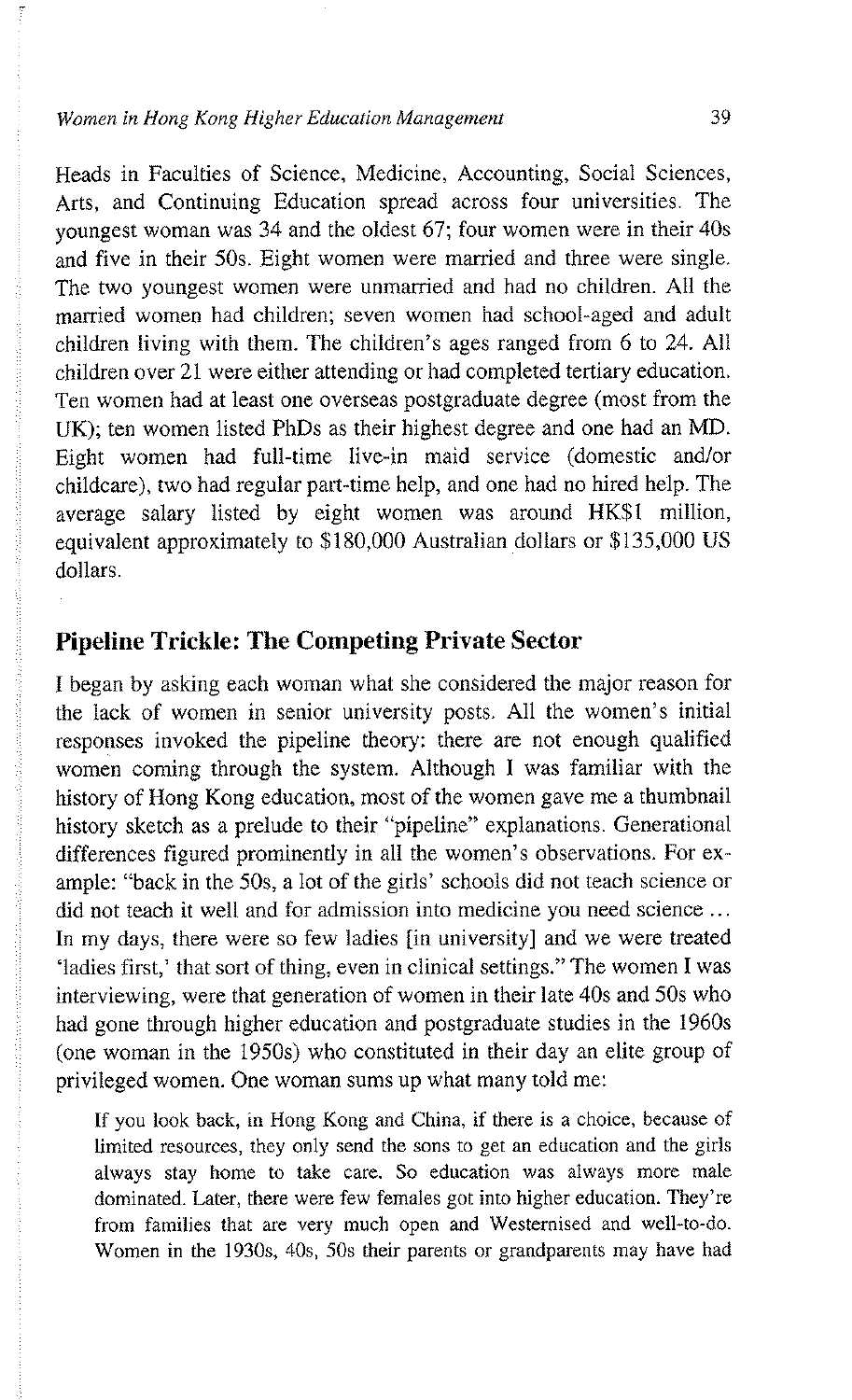L

**outside influences, so the girls of that generation got the equal opportunity to go into universities.** 

However, when I challenged their pipeline theory by pointing out women's longstanding educational achievement rates in Hong Kong (Suen, 1995), they readily granted that Hong Kong indeed has a long British tradition of meritoeratic schooling, that women for several decades now have graduated with higher degrees at virtually the same rate as men across most faculties (except traditional feminine fields such as Arts, Humanities, Nursing and Education), and that women by and large are better students than men: "you know, women always do work better." But why, then, don't they pursue a career in higher education? Two women alluded to a diverted pipeline of qualified women as part of the "brain drain" exodus related to the "1997 question." In higher education and the private sector, change had been underway "since 1984 and after that many many people emigrated  $-$  a brain drain you call it" but "we now get the reverse brain-drain. We get a lot of Chinese returning from North America, from the UK." Another woman in her 30s explained the lack of senior women as part of the brain-drain exodus, a missing generation of **women:** 

a lot of people have left the university because of 1997. Most of our ad**ministrators, quite a lot of senior ones who are women, they have all left. Where is this generation? We don't see them- women in their 40s. That was**  the generation that has been most impacted by the 1997 question, and a lot of them actually left. So there is actually a very small pool of available and **qualified women.** 

Similar to comments made by women I interviewed in Singapore, most of the Hong Kong women saw the private sector as a more lucrative career choice for today's young women graduates where they can make a lot more money: "the Hong Kong ethos is, after all, to make money." "Women tend not to spend so many years in preparing for a career. You need only a first degree to join the private sector and the public sector." Further, Hong Kong men make "big money" which means that

**women don't all need to work. They will work for a while to have some**  money to shop and travel; many have boyfriends who they will probably **marry and who are already making a lot of money, or they will have very good incomes in a few years. So the women, they don't look at careers too seriously. I mean they want careers but not for the long hauL**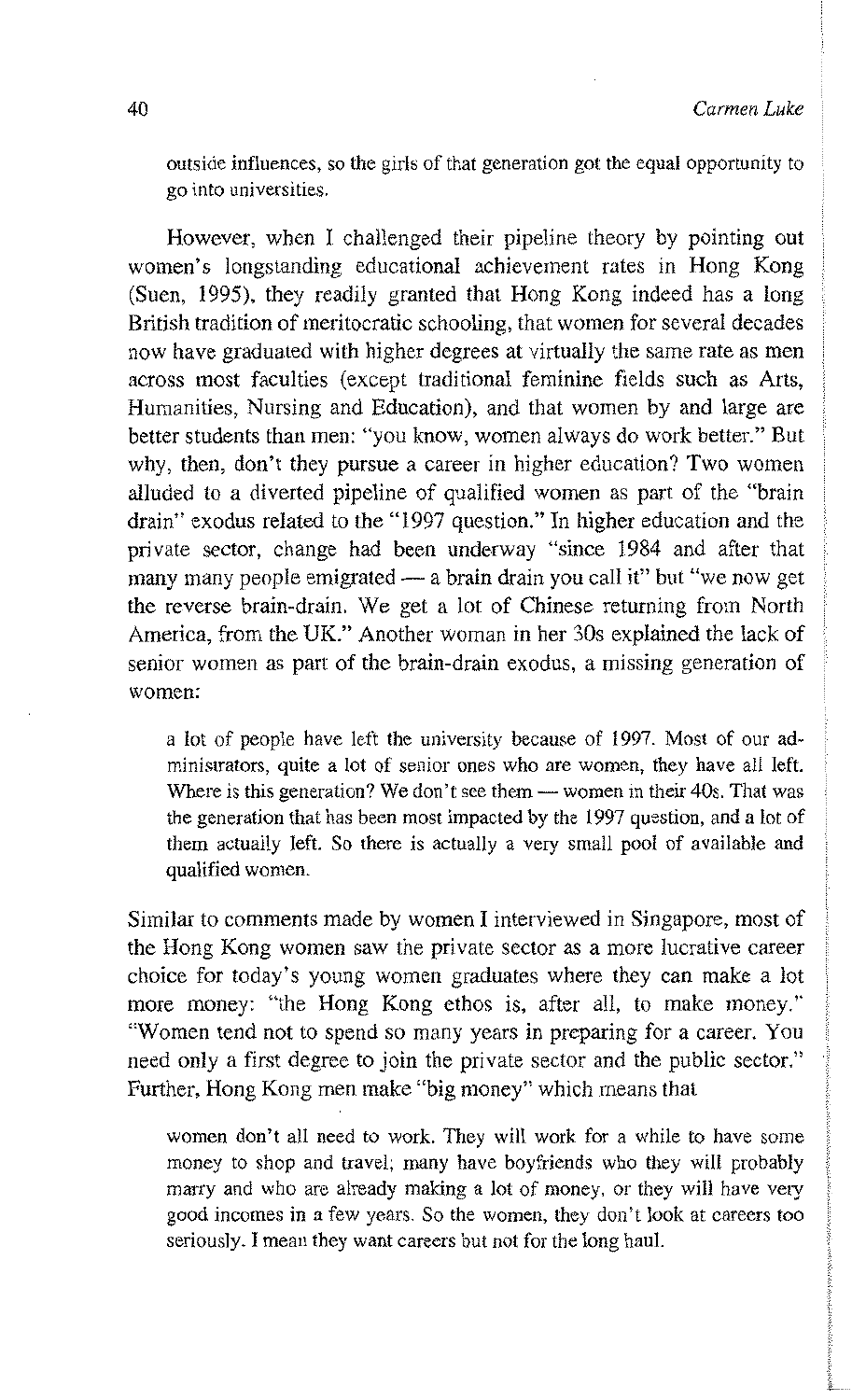Another woman said that "the young women, they want to be DINKs (double income, no kids), and for those incomes you have to go into business, not education." Because parents often still feel ambivalent about daughters continuing past undergraduate education, "a lot just don't go into it, and that's why you have a small pool of women at this level. A lot of women at my age are out in the private sector." But there are other reasons why women don't go into higher education management.

## **Isolation**

Isolation, long hours for relatively few rewards other than intrinsic job satisfaction, lack of female role models and support systems, and pressures to postpone marriage or children, were reasons the women repeatedly noted. Isolation had a lot do with women finding themselves as the only woman, or among only a small number of women, at senior levels: "men are not used to having the only woman, because at that time I was the only senior woman in the university." Once a senior position is reached and "you are the only woman on a committee where there has never been a woman before, you feel a lot of pressure. What will she say, how will she act, can we trust her?" Another woman felt that

**if you are the first one in that position, a lot of people suddenly don't treat you**  like an old colleague, but they speak formal and friendly with you, not like **before, and so you feel isolated because you never know if they are saying**  what they really mean.

Stereotyped expectations of female behavior can also feel isolating:

**Because I'm a woman, and the first one to hold this position, I think many men expect me to act in a certain way but that's not me. They know I am outspoken, but now in this position, it is expected that I act more like a good Chinese girl, like their wives, their secretaries or their daughters.** 

Several women also claimed that, although they did not feel any "formal" exclusion from the "old boys' network," there were things such as talk about sports, or "coarse language" that were part of a male code which made them feel excluded and isolated. "It's there all the time. You notice it but try to ignore it but because it's there all the time in the way they joke and talk, you sort of sit there and think 'yes, it's hard to get into the boys' club, but who wants in?'" Male attention to women's appearance rather than intellect, is another strategy that isolates and trivializes women,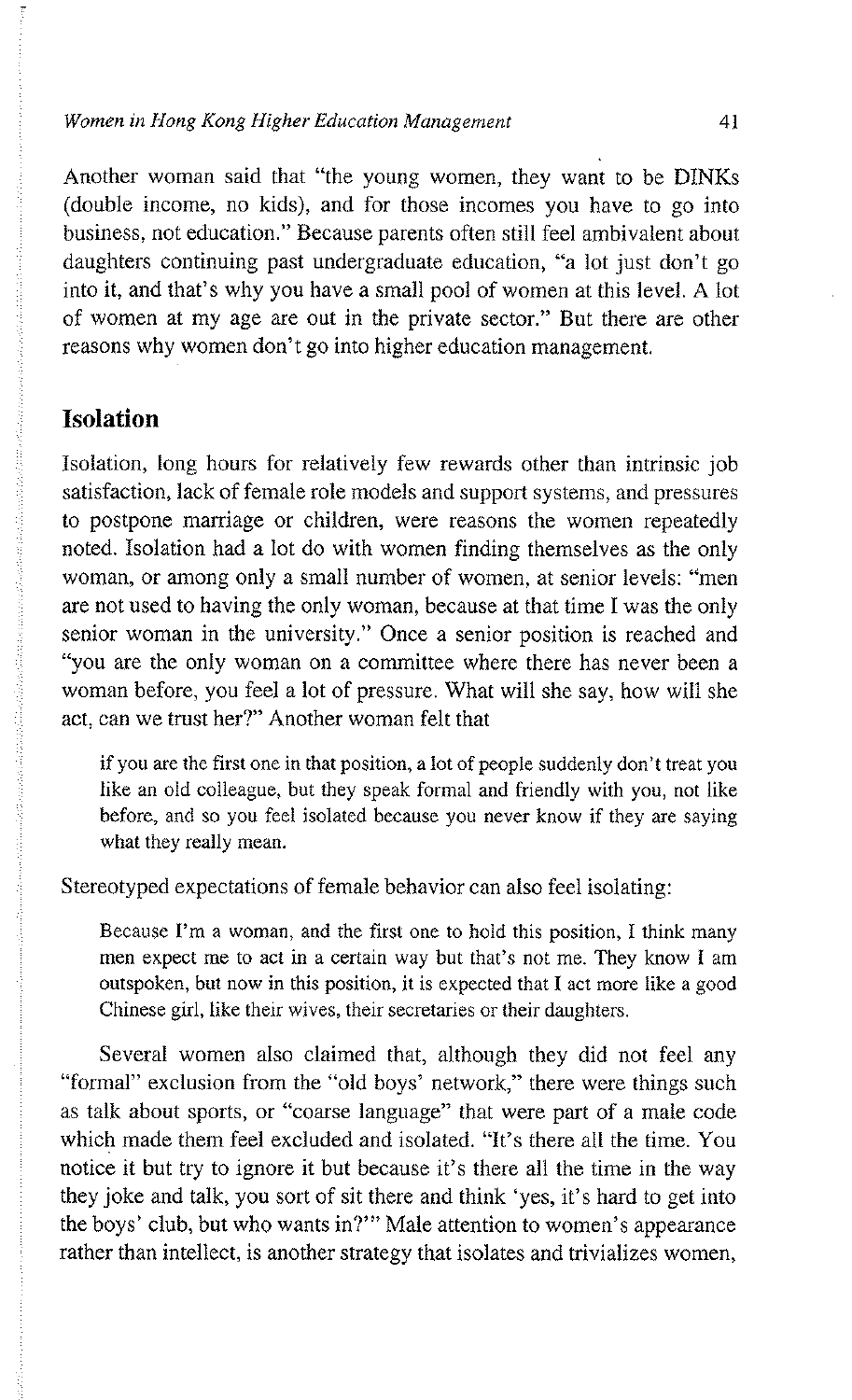and makes them feel devalued and "visible" for all the wrong reasons. One woman explains in detail:

If you ask the males in this university, they would tell you that there is no discrimination. It is this unconscious situation that allows them to have a [glass] ceiling ... so they unconsciously discriminate [against] you. They refer to the secretaries about how they dress and you are the only senior woman in the room! I consider it quite rude that they are telling jokes about other women, and when they approach you, they don't respect you as their colleague. They say: "Oh you dress very nice today" which has nothing to do with me coming to the meeting. You can be in a meeting, giving the same kinds of proposals and ideas but if it is coming from you, they don't consider it much. But if the colleague is a man, then everybody thinks it is a good idea.

Several women felt that they had to work twice as hard as men to gain recognition, respect, and approval.

I think it's because they don't know how to judge me now that I'm no longer simply an assistant dean, or in charge of postgraduate students, or something like that. And they don't know how to show approval or respect like they do with each other. I mean, they don't come and ask me to come for a drink or something like that. They can't slap me on the back but they do it to each other.

Although it hasn't happened to me, I think men notice each other more as equals but they notice women more for being nice, or attractive, or smart *and*  attractive. It's difficult to be noticed as an intellectual equal, and if you are, men can feel more threatened by it. So you don't get noticed and appreciated, or rewarded in the same way and so you work even harder.

Another woman had this to say:

For years I stayed late to do the paperwork and I know my male colleagues just got their secretaries to do their jobs. Me, I did all the work myself. I think women do that: pay attention to all the detail. But I often thought I work much harder and longer hours but the men somehow get the better positions offered first; like important committee posts or things like that which later get you the big promotions.

But women's sense of isolation within a predominantly male institutional culture is only one, although common, form of isolation women can experience. Differences in cultural and linguistic background can also dislocate women (and undoubtedly men as well). For example, two Taiwanese women alluded to occasional feelings of social dislocation and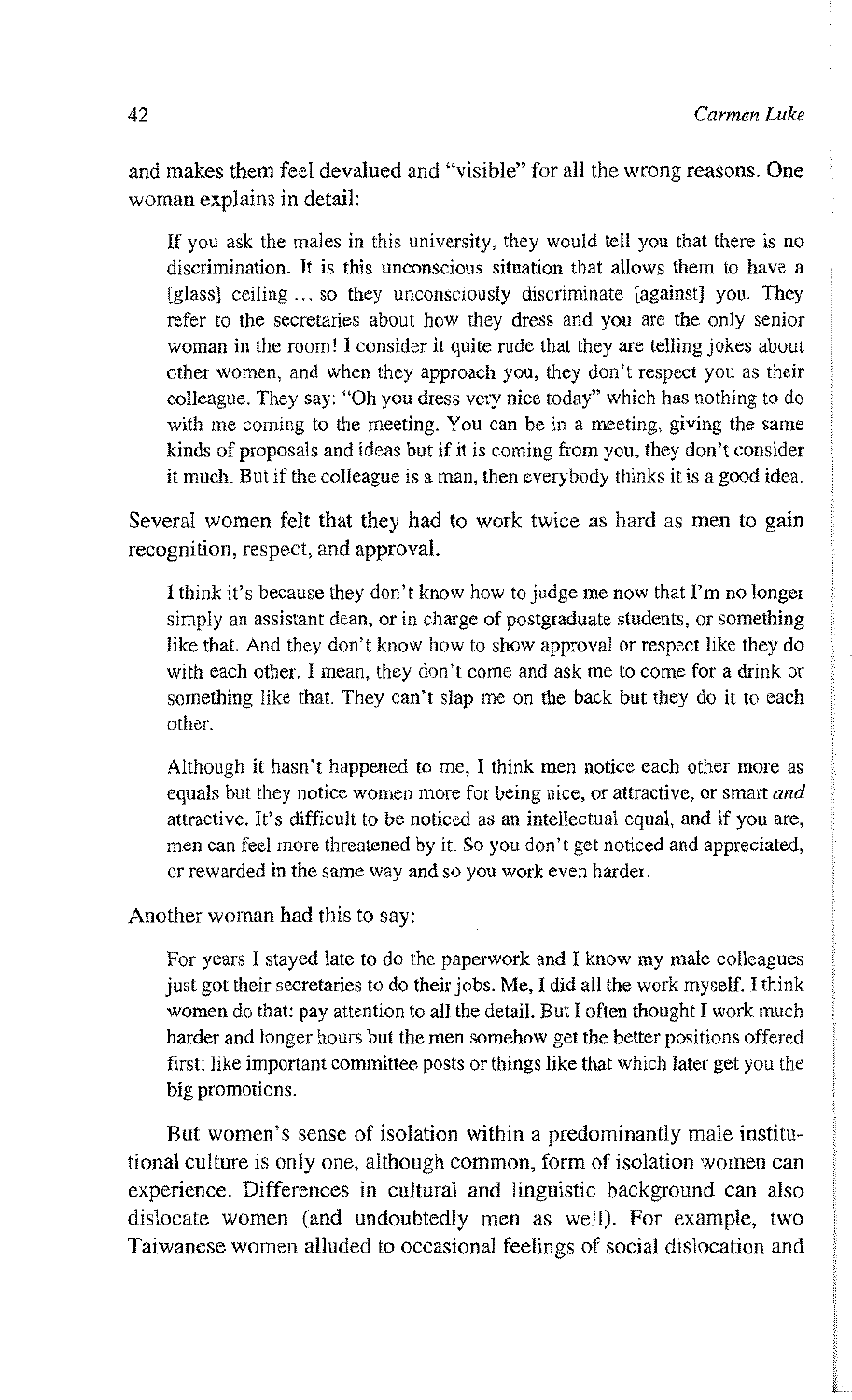isolation: not being able to fully and fluently participate in Cantonese conversations although "I understand what is being said"; being fluent in Mandarin which is "good for doing [academic] business in China" yet not being considered as "authentic" Hong Kong Chinese to represent the institution. In the cultural-historical context of Hong Kong where the "majority of the population has always been Chinese but brought up under a colonial regime," issues of "authenticity" — who is "really" Chinese? - has been brought into new relief with the "1997 question," and is tied up with the ideological downgrading of Cantonese, with shifts in perceptions and cultural valuation of a "foreign education," and with subtle changes in the hierarchical ordering of "authenticity" among the Chinese diaspora of the region as Hong Kong's political and cultural status slips from British to PRC rule. In her view: "right now I think there is some confusion, some fear and anxiety of the mainland  $-$  of the politics and cultural influence - and how we should make our identity. It is compli**cated."** 

# **Family**

Marriage and children were seen by all the women as the most important **"career impediment" and "career choice" issues facing women. Women**  talked about having "to space the children out carefully"; "to fit the different things in at different times in your life; men don't have to do that"; "the 7-day week, 8 a.m. to 9 p.m., I can only do it now because my children are grown up." One woman in her late forties with a six-year-old child, had put off having her first child which was a "career-based decision." Unlike private sector careers, in academics "you have to go through 10 or more years of studying after you leave school, then you start from a lecturer position and slowly move your way up. It is a difficult choice to give that up and stop to raise a family." For women in medicine, the road is even longer:

**A medical degree will take you five years, then you are 23, one year intern**ship is 24, and specialty training at least 3 years after you pass the first **examination which would make** 26, 27. **If you don't pass the first examination, add more years. By the time you finish, you are almost 30 years old. Then you need to devote time to getting established in your first posting. Most medical women marry after 30 and have children even later, some in their early 40s. Medical women are better paid so they can have more than one**  Filipina maid and that helps.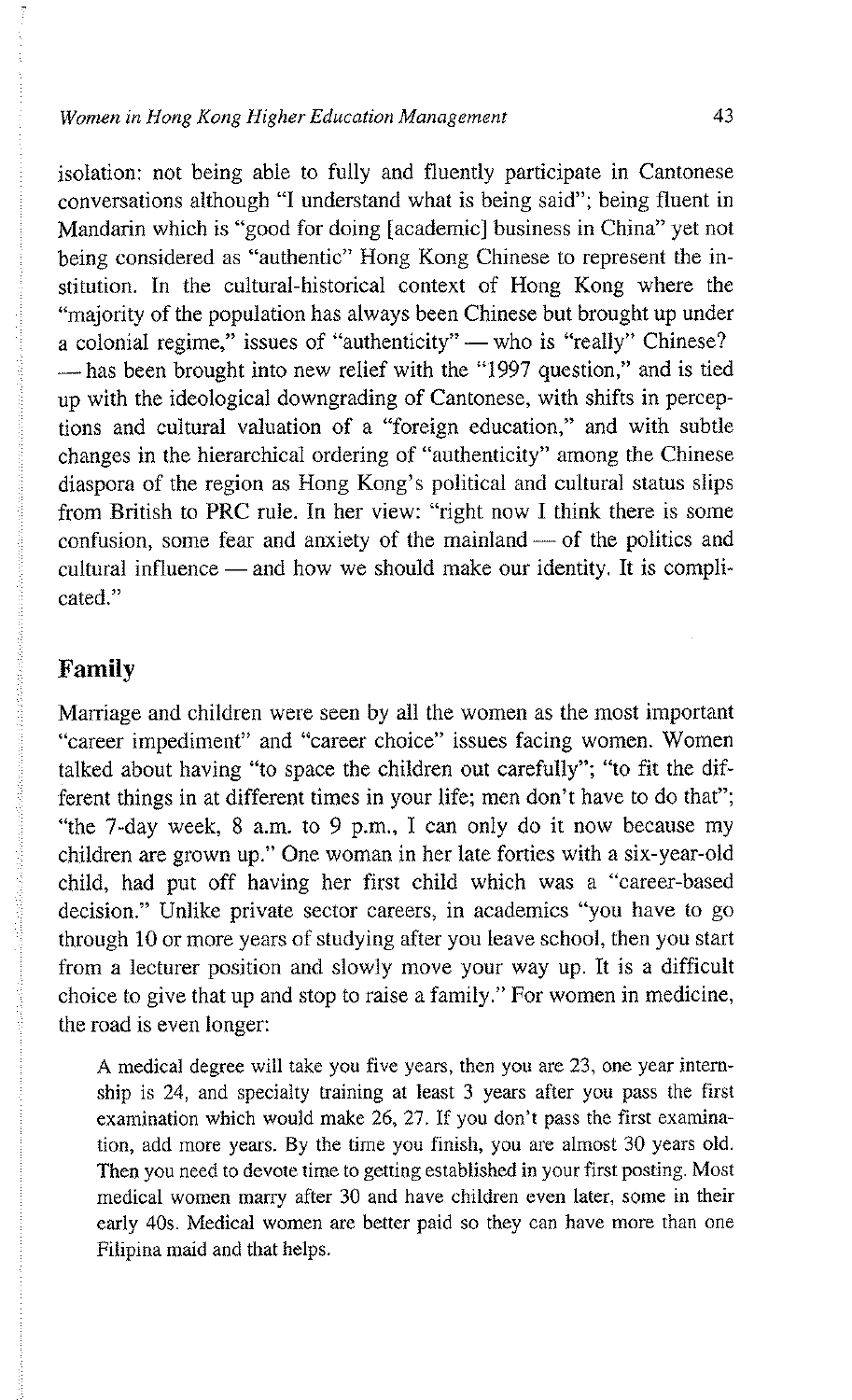#### 44 *Carmen Luke*

On the other hand, as several women commented, "raising children is **not a must today"; "women can choose not to have children"; "women**  today have choice, unlike the previous generation." Several women saw women's opportunities and career aspirations in generational terms. The older generation, women in their 40s and 50s, came of age and through the academic system at a time when an extended higher education was seen to diminish women's marriage opportunities: "for that generation, you go to university, then you have to work first, you have to get a master's degree, and all that would in some ways damage your marriage prospects as you get older, more educated, but less 'marriageable."' One woman, part of the "new" generation, mentioned that her "mother refused to speak to me for six months when I decided to do a PhD because she was concerned about me finding a.husband." For the older generation, according to two of the youngest women in this group, a different kind of patronage system operated to channel women through the system. In that culture,

**your intelHgence and appearance mattered a great deaL A lot had to do with looks. Women climbed up because they belonged to a patronage system**  which is run by men; they all graduated together, and that generation of men **they prefer women like a nice-looking secretary, starting with a tea-maker.**  And then you climb up, so there is a Jot of that in the traditional hierarchy **where looks count. The adornment factor. For academic women, it's been**  that. Thankfully, that has changed.

That generation produced what one woman called "academic *tai-tais*" academic "society ladies" who climbed the academic and social ladder through "old networks of my parents' generation," who "dressed up," and sat on all the "right charity boards, went to all the right social functions. Oh they can be ruthless." Although "thankfully, that has changed," there are enduring cultural factors which maintain strong gender divisions of labor and roles, and what some called "a very Asian thing," "traditional values."

## **Cultural Mindsets**

When women in the West chose to stay at home, to raise a family, to manage a household, such choices have often been denigrated by feminists. However, in "Asian societies," "it is considered a luxury, it is respected because it shows you are dedicated to the ideals of being a wife and mother, and it shows your husband can afford it. It is the poor women who go to work."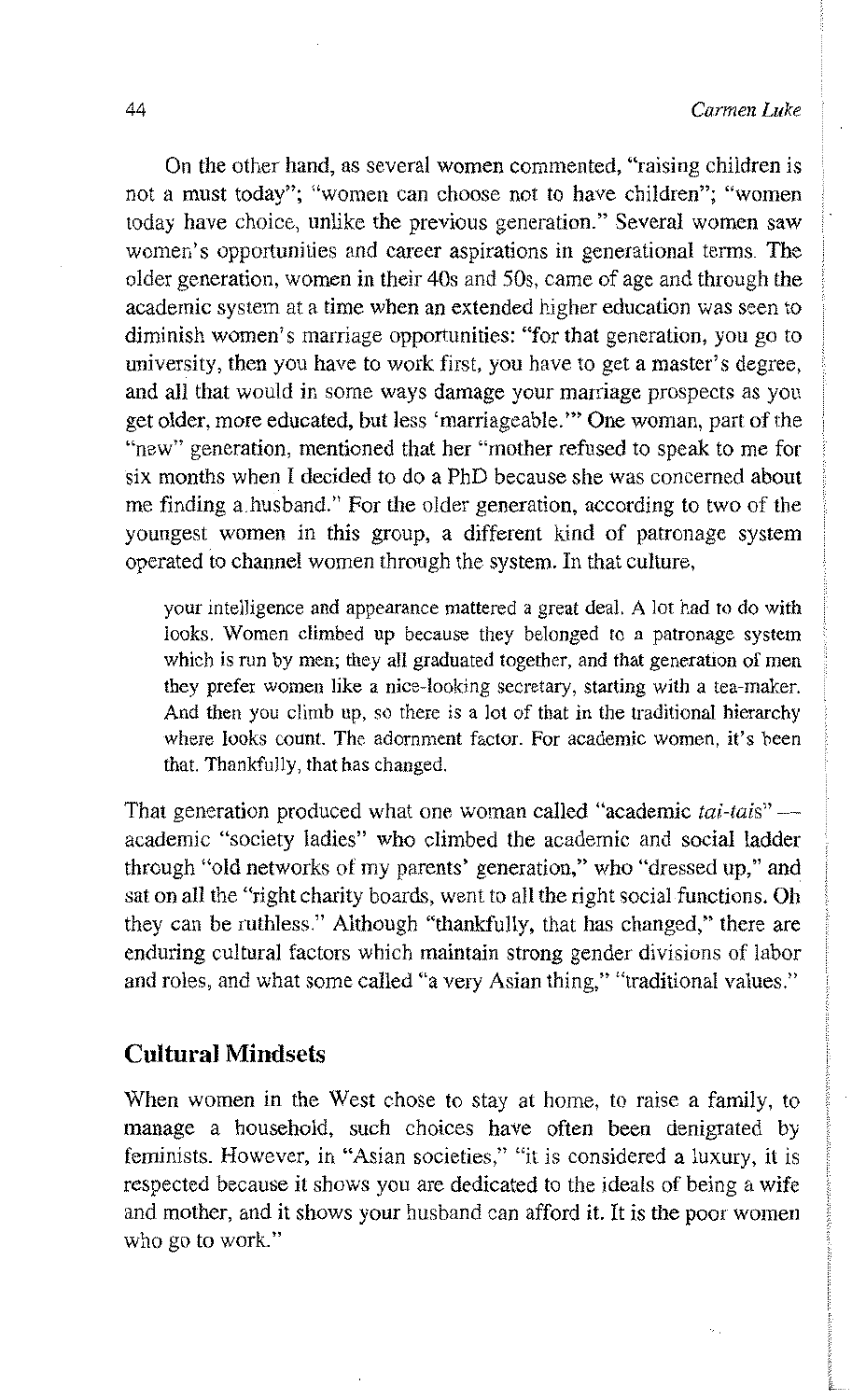**I don't think there is as much pressure here as in the US where there is a lot more pressure for women to become professionals, to work, and for those that**  don't, there is a certain guilt. But here they don't think that way.

However, the cultural and ideological values associated with women and work and women as homemakers, are clearly class-based issues:

**it's a poverty issue in terms of whether women work and what work they do.**  It's a luxury to stay home if you have a wealthy husband; it's a luxury if you **get a degree and work for a few years, and then marry and stay at home. But that's the upper and middle classes. Work and raising families is not a choice for poor women but it is a choice for women from affluent backgrounds. So, it's different. The roles are different, the choices are different.** 

Others just simply felt that "Hong Kong is still very much a male dominated society, especially in the household"; "it would be very unusual in Hong Kong for men to go home and help with the housework"; "there are many traditional roles played by women in the middle-income level and they still have to be much more submissive." Repeatedly, however, women acknowledged the powerful cultural values that circumscribe women's role in the family in "Asian" or "Chinese" society. I will let one woman speak at length on this issue for the issues she raised summarized many similar comments from the other women:

**for the Eastern family, the Chinese society, there are lots of things to take care of by women: the relatives on the husband's side, or on the wife's side. You**  have to do a lot of things to show that you are polite, and respectful to the **elderly. If it's the men or boys, people don't dare to criticize them or scold**  them, or not be too demanding of them. If you are a male, if you haven't paid **too much attention to your mother's birthday or forgot someone else in the family, it's more acceptable than if you were a woman and forgot. If you have a wife, she should cater for everything, remember everything, note this or**  that. It's her job and it's a full-time job.

Culturally, "women's responsibility to have children, to raise them, to look after the parents, that is very important in Asian, particularly Chinese culture." Parents still "want their married children to give them grandchildren, to carry the family name even if it's just symbolic and not about passing on wealth or property. But then even today, inheritance, especially in Hong Kong, is still a big thing." "Having a boy used to be important in Chinese families. It is very important in China. Today we say it is not important in Hong Kong but for many people it is still an issue. So that pressure is there indirectly for women."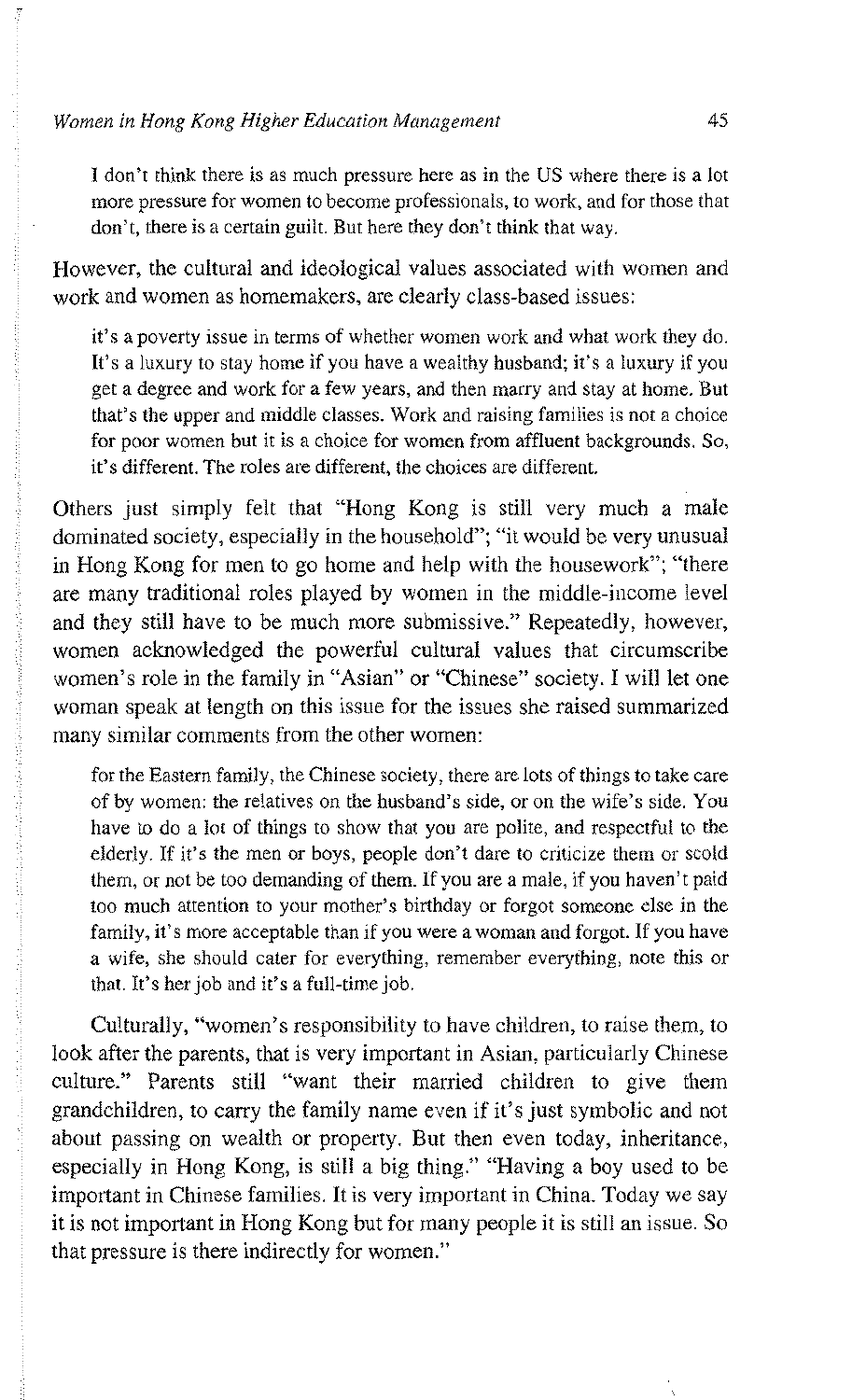i

Most women still want to have children. It's important in Chinese society. And that means that you have to give up something. For women, it's the job. Even with maids, you still have to have the time to care for the children, especially when they're young. Maids can cook, clean, take the children for walks or school, but only mothers can give the love, the nurturing. So, you have to walk away from your career for a while and then you miss out. You pay a price. If you chose not to have children you pay a price. If you have children you pay a price.

Several women felt that rather than "any structural inequalities," which had long been eliminated in universities, the biggest impediments to women's academic career mobility were women's "mindset," and "the culture":

Women's devotion to the family — it's very important in Chinese culture.

In Asian society, the expectations of daughters is hardly as demanding as of sons. Then when they go into the workforce, they are not as competitive; I mean, they don't have the drive to be competitive. I think it's cultural.

It's not the system — it's the mindset and also the culture because women are expected to care much more for the home and the children. In academics, promotion depends very much on research, not teaching. And to do good research, you have to stay at the edge, go on sabbatical, go to conferences, network, and women find it very difficult to leave the family behind to go on sabbatical.

Although many traditional expectations for women seem to be changing for the current generation, particularly among the middle and upper class, the "cultural mindset" continues to reproduce cross-generationally, as one woman noted:

I think the cultural part probably is what nurtures a woman's ambition. Women are not expected to rise high, in the cultural sense, in a family sense. Even I was surprised by my colleague talking about his daughter. He said "I don't want her to get into a too demanding job. She will find a good husband and she will be fine."

One woman who had worked in the US for decades and had only recently moved to Hong Kong, made a similar observation: "I don't think I, or people of my background, would bring up a daughter and say, 'you go find a good husband and you will be settled for life.' But I see that more here".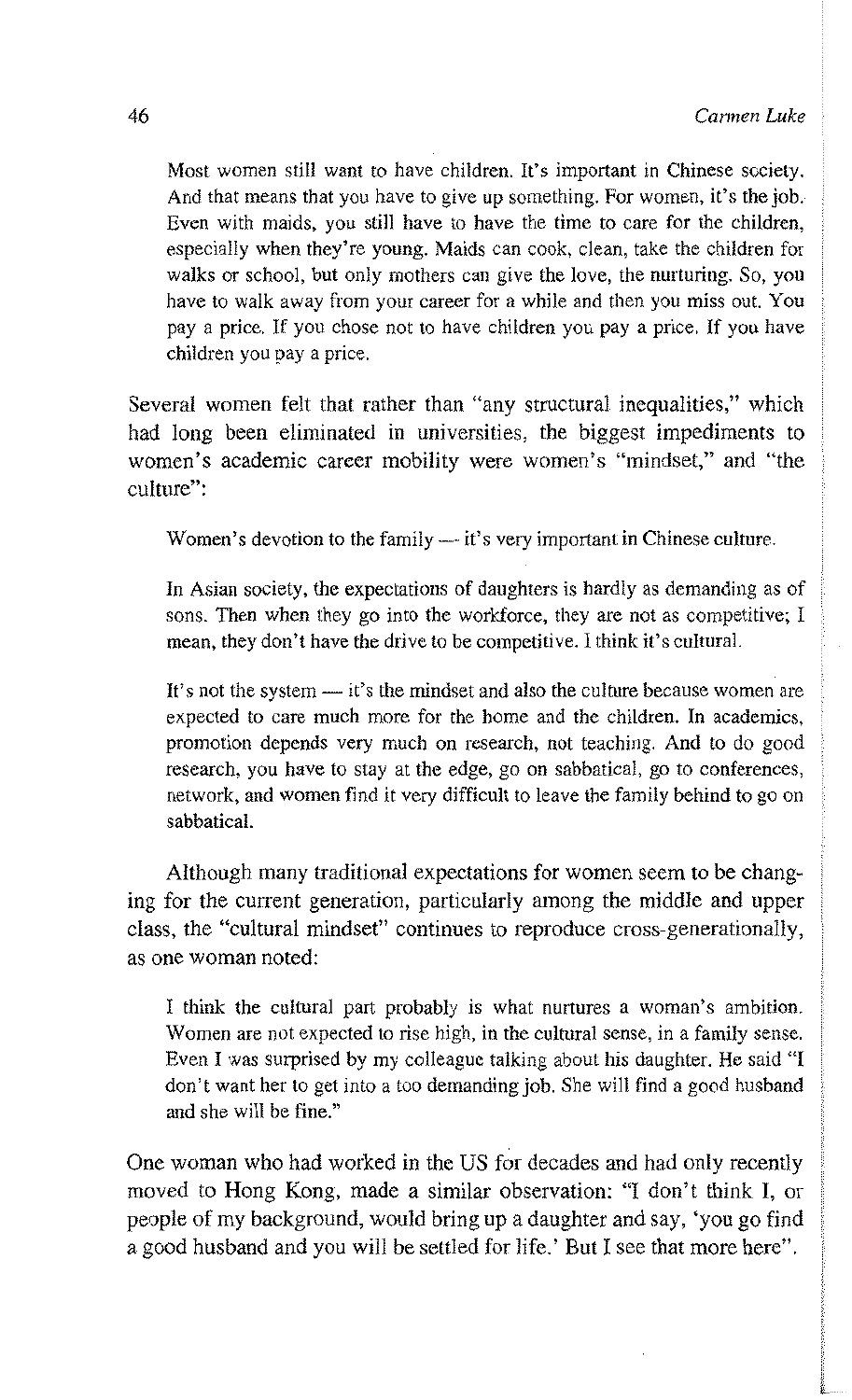## **Double-Day and Dual Careers**

The consequences for women becoming mothers and managing the double-day, despite what one woman called a veritable "army of servants" from "drivers, gardeners, several maids" to "time management consultants," are that "their research production falls for a few years so there's a period when they don't get promotions." One single woman reflected on the plight of her female colleagues:

**I see it in my female colleagues: they had children later and they are in their 40s with young children. The University provides housing so they live near**by, near the hospital. So I actually see my colleagues getting very sick because they have to go back and forth and look after the children all the time. **We all go for lunch, we rest, but they have to do a lot of things during**  lunchtime; things for the family or household or children — check on maids, **look in on sick children. They refuse to go on sabbatical, or go to conferences.** 

Dual career conflicts also impinge on women's professional aspirations and opportunities. Professional women tend to be married to professional men, but despite comparable professional status and commitments, it is commonly women who give up or interrupt their careers to follow a partner's relocation. "I was willing to give up my career to move with my husband; there are many women in that situation in Hong Kong. Of course, there are also men who give up their career for their wives, but less." Speaking of colleagues, two women explained:

**She just got married and now she's resigned because after marriage she moved from Hong Kong to Kowloon side to his apartment and she had to leave very early for work and come home very late because now she has to be**  home to do the cooking and marketing [shopping] and it was just too much.

**She was a Senior Lecturer with us. Then she emigrated with her partner to**  Canada and then she came back and had to start again at Lecturer.

Women who had spent considerable time abroad studying and/or working, provided comparative analyses of "Asian" and "European" men. Asian men- except, of course, their own husbands- were generally considered more "traditional," "they don't really help at home," "spoiled and sometimes arrogant but then that's how they were raised by their mothers and that's of a different generation." European and American men, the women considered to be more "easy going with helping at home," "pushing prams on the street," "pushing trolleys in the supermarkets, that's a very American thing, all the men do it." All the married women claimed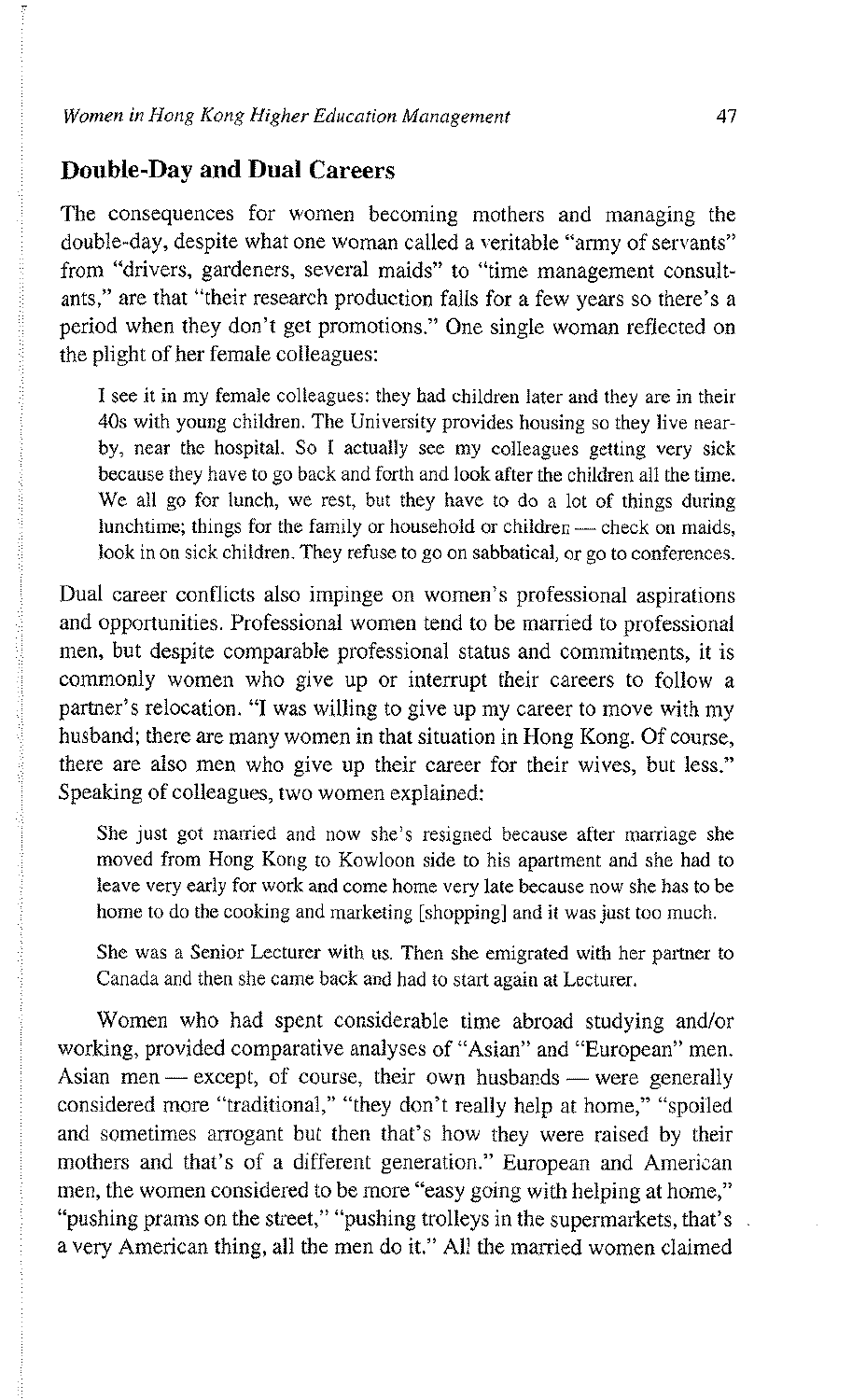that their husbands were extremely supportive of their career choices and helped with the children at home, although, "when the children are sick, I still have to take a day off, not him." Despite the rhetoric of equality, especially in negotiated households, all the women with "extremely supportive husbands," acknowledged that women remain tied to domestic and childcare responsibilities:

**He does what he can but he's just not home as much as I am; he's away in China or overseas a lot.** 

**When you wake up in the morning, the child is sick, who stays home? When you have a supportive husband, there is room for negotiation. But who has a**  day or half-day that you can cancel? Most likely the woman, even if she is a **professional. The support in principle, the rational support, it is not the same as the actual support.** 

It seems then that the choices educated women can make are structurally available — "women can do whatever they want today, there are no restrictions, it's up to women to work their way  $up$ <sup>"</sup> — but they are ideologically and subjectively heavily circumscribed. "All the women I know who become professors, they either married late or they have no children. If they have children late in life, it's usually one, two at most." Cultural expectations and gender differentiated socialization still map out different expectations and opportunities for men and women. Subjectively, the professional and personal choices women make, such as whether and when to raise a family, come at what many called a "cost" or "price."

**You pay a price. If you chose not to have children you pay a price. If you have children you pay a price.** 

Yes, I planned to have a child rather late but I almost waited too long. I **wanted to get my career established and then there was always something else. It is a price you pay.** 

Well, everything is trade-offs. If women have ability, they have choice. If you **pursue a career, there are trade-offs and costs. If you have children, even with full-time help, and want to stay in your profession, there is a price to pay.** 

**You can't do it all- have a career, a social life, and a family. Something has**  to go. For me, I let my social life go.

Until I worked closely with the transcripts in the course of my analysis, I was unaware of the prevalent use of terms such as "pay-off," "price" and "cost." They appear in virtually every woman's transcript, but are not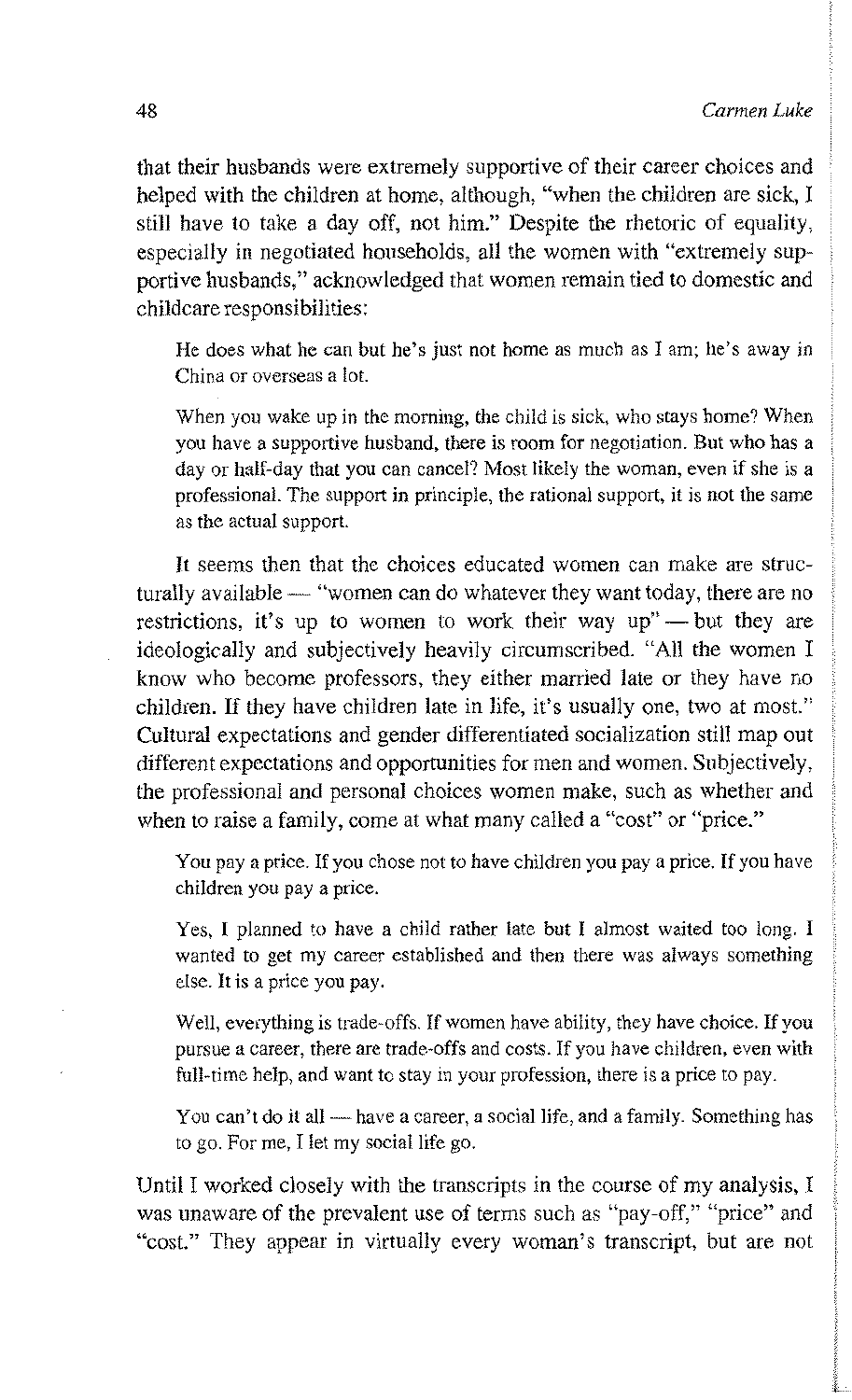mentioned at all by the Thai women, and only mentioned twice by the Singapore women in my studies (Luke, in press-a, in press-b). Metaphors are culture- and place-specific. Perhaps Hong Kong's entrepreneurial ethos has trickled its way into the discourse of everyday life where "costing" one's choices and decisions on a balance sheet of trade-offs seemed quite natural to the women in this group.

# **Women's Support**

I asked all the women whom they considered most int1uential and supportive in their career development. Some said that the support of their husbands had been most invaluable. For others, mostly the older women who had been trained and had worked in traditional male fields such as medicine, mathematics, and the physical sciences, there had been no women in the departments and laboratories they trained in 20-30 years ago and eventually would work in as academics. One woman was the first female "back in 1974" appointed to the Senate, and it caused quite an uproar:

**The males objected to it. They were saying, this woman, not even a professor and never been in administration. They had a good point. I was fully untested, I wasn't even a professor at that time and after me, there were no more women until I became a PVC, and then there were a few more.** 

One woman explained that she could not comment on support or lack of support by other women because she had been the only female in her department for years, and had been "the only one in my [university] class." But what she had to say in terms of men as colleagues, as research collaborators was instructive in light of both the cultural propriety surrounding the politics of gender relationships, and the often lonely and isolated road academics can be for women.

**I can understand the case for a male colleague if he needs some partners to do things- it would be more convenient for him to get a male partner. That simplifies a lot of things, including unnecessary explanations between him and his wife, or even between him and his colleagues. They will not take the initiative to look for me as a collaborator. They are more used to getting along**  with males, so they feel a bit uneasy. They would ask: with so many male colleagues there, why would he choose that one [female]?

Repeatedly, women told variations of the same narrative: "most of the help, it came from male colleagues"; "I was the only female for most part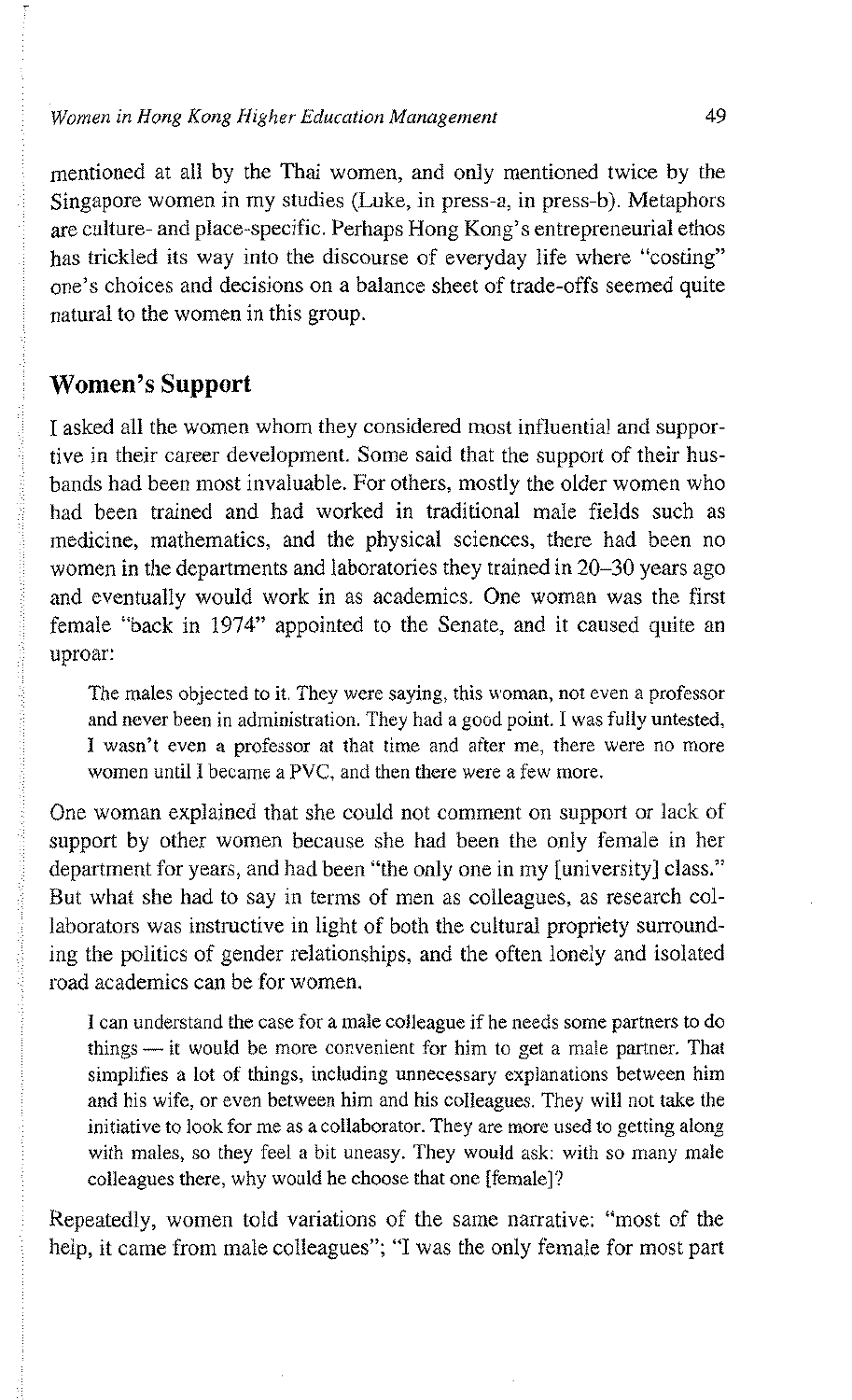of my career." Although the women agreed that a lack of female role models may be one barrier to women's career aspirations in higher education, several women went further to comment on women's lack of support for each other.

**No, there are no or few role models. But women, even in middle** manage~ **ment** as I **was coming up the ranks, don't support each other. They don't**  really talk to each other. They are not helpful to other women. So who **wants those women as role models? The people who helped me most were men.** 

Some women made veiled allusions to having had bad encounters with other women. A few women were very explicit about women's lack of support for each other, in some instances characterized as open warfare and "very vicious." "Women are most unsupportive, most unkind. They oppose other women. There are so few women and when they get in power, they are certainly not helpful to other women." Tensions and jealousies between women can be "worse, much worse ... such as that I may lose my job."

[Women] don't need a reason, maybe just that they don't like your looks, you **are younger, taller, you are perceived as academically threatening, it could be as irrational as that but these are the things that matter to women, especia11y those in a very traditional mould. And certainly women in my generation**  suffer a lot of that.

**Men envy in a competitive sense; men envy other men because they are more intelligent whereas women envy because they are better looking.** 

One woman Head had been invited to apply for a Deanship in an older, well-established university for which she was eventually turned down, despite much encouragement and support from senior male academics across the university. Her account of this incident was long and complicated and had obviously caused her much grief and stress. After submitting her application, she was told by the University's most senior officer: "Well, if you don't get it, you can always apply for associate deanship." Shortly after her interview, "the chairman of the board said, 'well, we feel that you are our candidate; however, we think that we would like you to serve as an acting dean.' A slap in the face!" Following her probation period, "they said we want to observe you one more year!" In the end, the senior executive gave her a litany of reasons to support their decision against her. As it turned out later, "the person who made all these com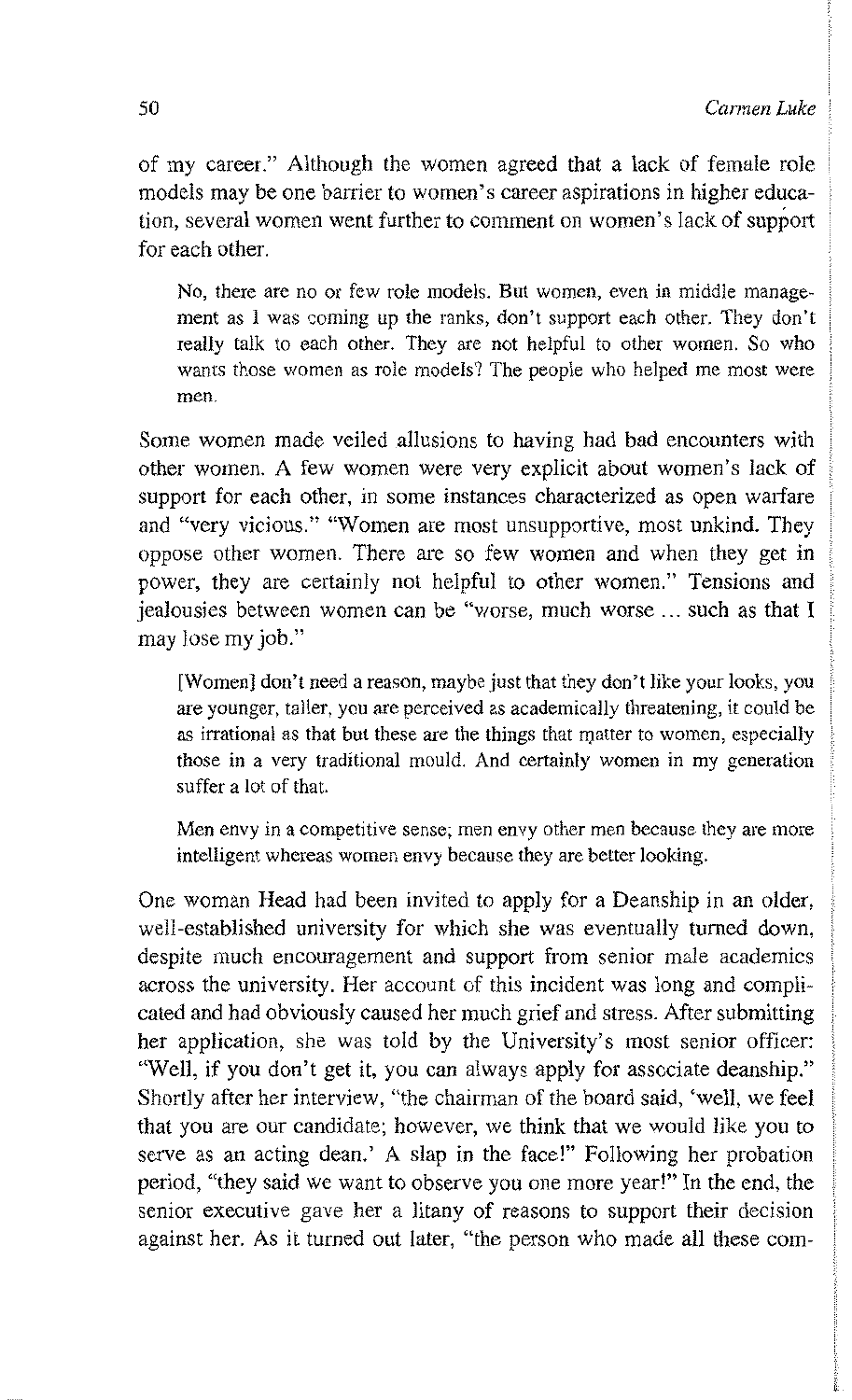ments about me was a woman. She was the incumbent exiting the posi**tion."** 

Women's lack of support for each other and the apparently not uncommon subversive and oppositional stance towards other women is something women don't readily talk about. The multi-layered issues and tensions among women in professional contexts have not been addressed in the scholarly literature. Yet from my own experience and the many conversations I have had with women in the course of this study, suggests that it is an issue that many women experience, and one that generates substantial anger, stress, and strong emotions. I sensed far more outrage, disappointment, and anger among the women in this group at the behavior of other academic women than at the patriarchal culture and behaviors of men. It may be that women ascending the career ladder unconsciously expect the tacit support of senior women. On the other hand, women in senior positions who have made it through the system without female mentorship or support may feel that overt support and advice to aspirant women lower down the system may be seen as granting unfair and unprofessional favors (King, 1997). Perhaps some, but certainly not all, successful academic women feel protective of hard-won positions and status, and may feel threatened by the increasing competition of younger women. Women themselves may hold unconscious stereotypes of women as maternal nurturers, as "naturally" more caring and supportive than men. When those expectations fail to materialize, women may feel more disappointed and let down. It is possible, therefore, that women's interpretations of other women's behaviors are couched in more negative terms than if those behaviors came from men, from whom women may have learned to expect equally stereotyped behaviors associated with an over-generalized notion of patriarchy. The "professional sabotage" (Spurling, 1997, p. 30) of women commonly attributed to men within patriarchal systems of institutional power and control, thus, must be reconsidered in light of the changing gender composition of institutional management, and the cultural dimensions of the politics of interpretation.

# **Gendered Management Styles**

Towards the end of our conversations, I asked if women bring different understandings and styles to senior management positions. Although most of the women claimed that "we cannot generalize: this sex does it that way, this one another way," the women did have experiences and interpretations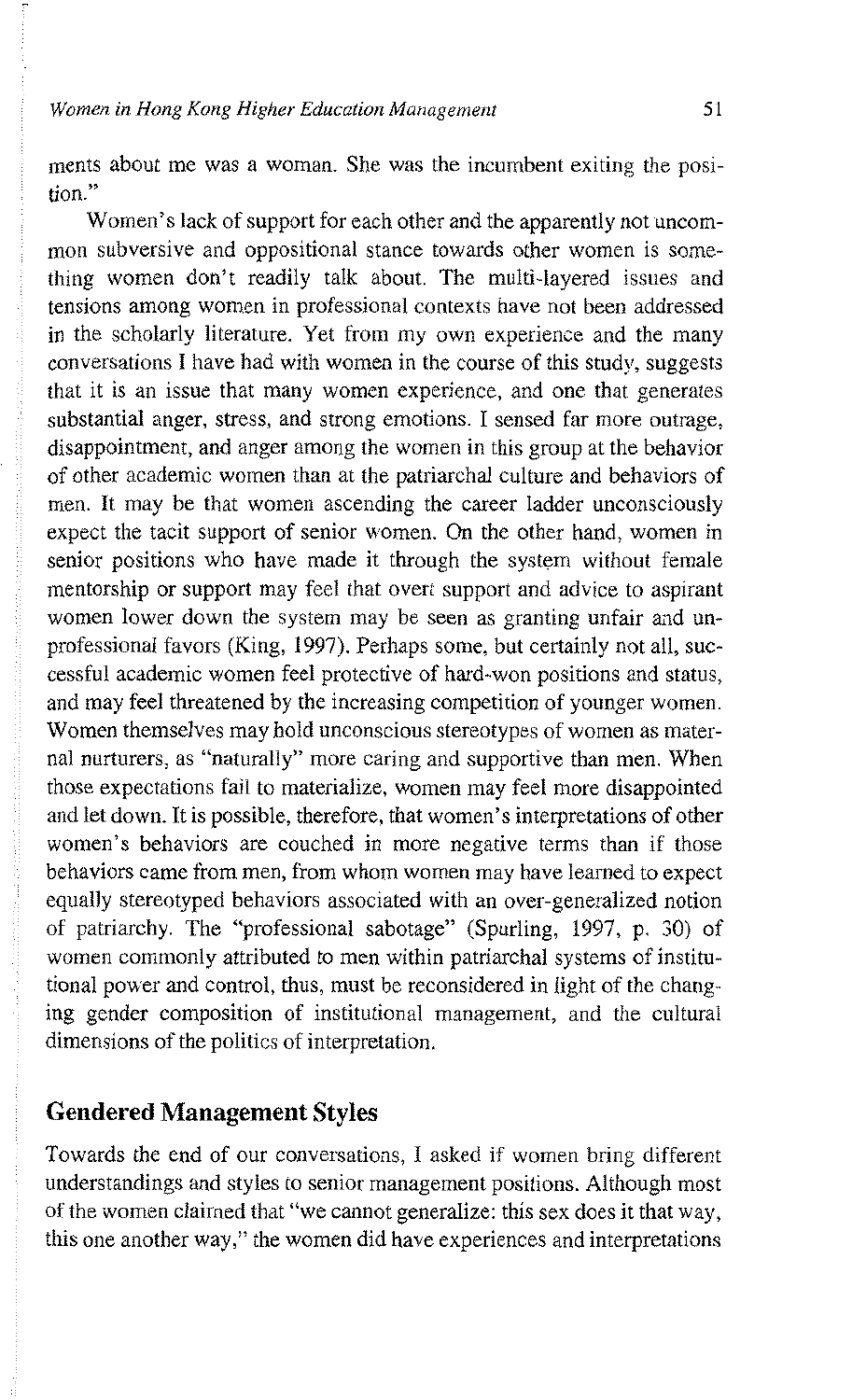## 52 *Carmen Luke*

of women's managerial and leadership styles that they viewed as dif· ferent from men. The institutional position of women in relation to "centers of power" was seen to influence how women manage and relate to others:

It's all linked with the issue of power. If you don't have that much power, you have to work your way around it and that requires a much more indirect, interpersonal, more negotiating style. But that doesn't necessarily mean that all women adopt a different approach. I mean, different approaches have a context which has to do with hierarchy, and the way things have been.

In addition to women's structural positions in relation to power as one factor mediating their management style, women are also seen to use power differently:

Women see themselves as powerful when they say "yes." Like, when women can say "yes, I let you do it." But men tend to see themselves as powerful when they say no. They deny you — that's being powerful. But women, they see it as confirming you.

Most noted differences that match those identified in the literature:

Women can handle human relationships better than men.

Women do bring something different than men to a relationship, to a committee. I think because they understand life experiences differently.

More inclusive and more careful about hurting others' feelings. They are less prone to use rough language. They don't use foul words, men do. In that sense, we are more careful about the way we carry ourselves.

One woman, with the longest serving academic and senior management record among this group of women, had this to say

They are better in interpersonal skills and they are more charming. There are two types of women: the majority try to rule by consensus, by consultation and they carry the rest of the committee. The other type of woman tries to take over from the men by being too aggressive. Some women try to compensate by shouting, by behaving too aggressively. We have to strike a medium. Women have to stand firm, no matter how charming you are. Women have to be aggressive, but quietly aggressive.

On balance, the women in this group felt that both men and women can be domineering and aggressive in traditional masculine ways, and yet also manage in consensual and team-building ways: "you can't stereotype; it's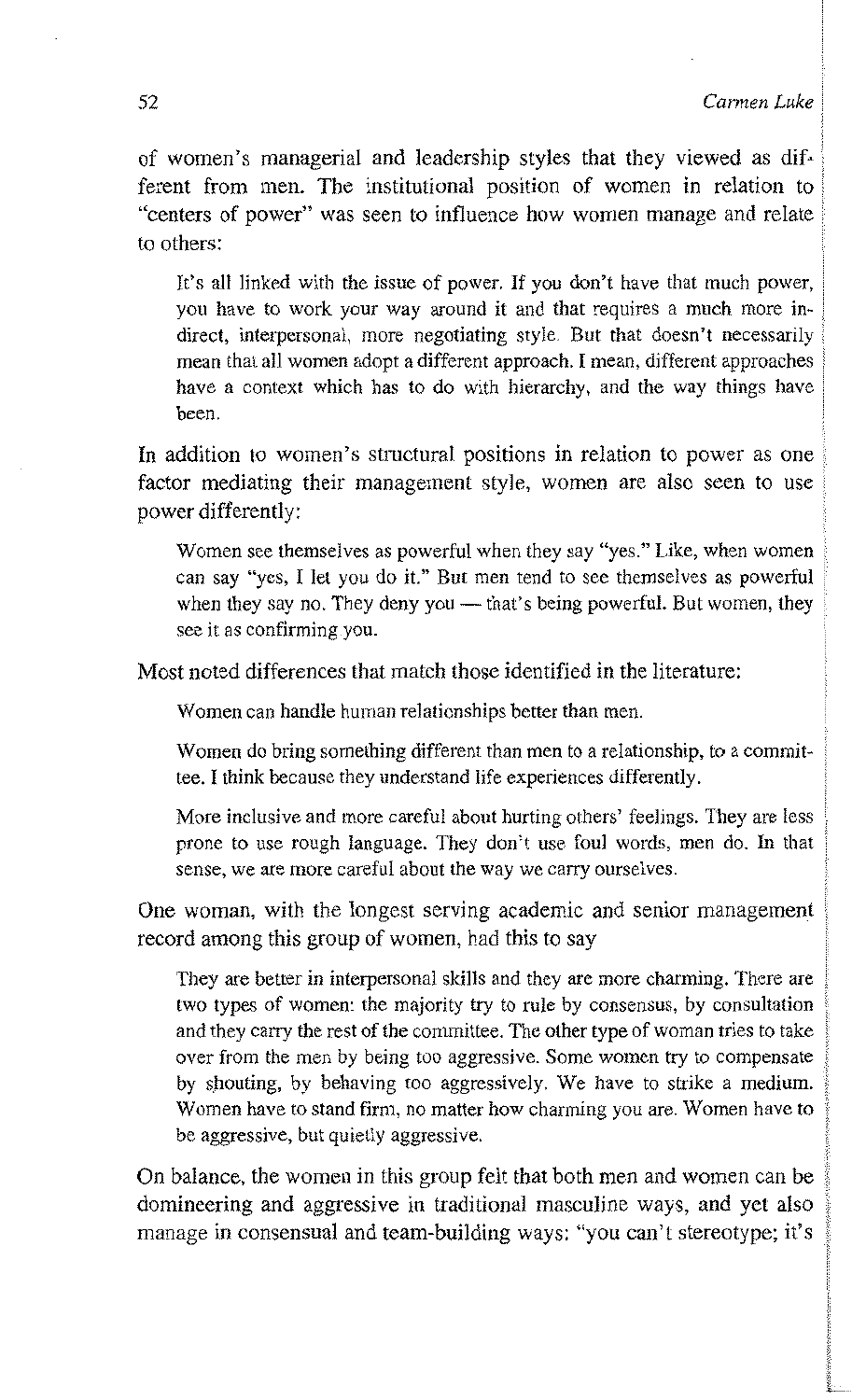the individual really"; "we can't generalize  $-1$  find some women who are more like men. I think it's the individual person." But underneath assumptions of individual style and personality, and despite many harsh comments about the lack of support from other women, some consensus emerged about women's different life experiences and their structural relation to institutional power which tend to develop better negotiation, communication and interpersonal skills.

# **Summary Comments**

All the women had worked hard to get to the positions they now held. Women in their late 40s and 50s had virtually no management training and were, in some ways, "self-taught": "I got to where I am by my own strength."

The university — it is a business now, you have a very high profit margin and **need to know how to manage money. They don't teach you that.** 

Nobody knew how to do it [financial management] at that time. I felt scared **because I had never done accounting. I asked this person in the university "can you give me some help, advice." He wouldn't give it to me, he wouldn't**  even help me. So I decided to get a traditional accounting book and I worked it out myself.

Work is all-consuming, and as noted earlier, most of the women were well aware of the price they had paid for professional mobility and success:

**I seem to come in earlier and earlier. And weekends I always work.** 

It's a very long day, so less time with family.

**There's other things that come with the job: the social commitments; then you become president of this society, vice-president of that society, the meetings on weekends, and so on.** 

**We have liaisons with universities in China and we'll be taking the contingent to Beijing, and next year to Shanghai. A lot of that takes time, and when one has this position, one wants to enhance the standing of the university with**  international links of this kind.

Women in their 50s and 60s were looking forward to retirement and had no further career aspirations: "I have my reading, my orchids, travel. I'm looking forward to it. I think it's easier for women to retire than men because women have other interests. Men just have their work." Women in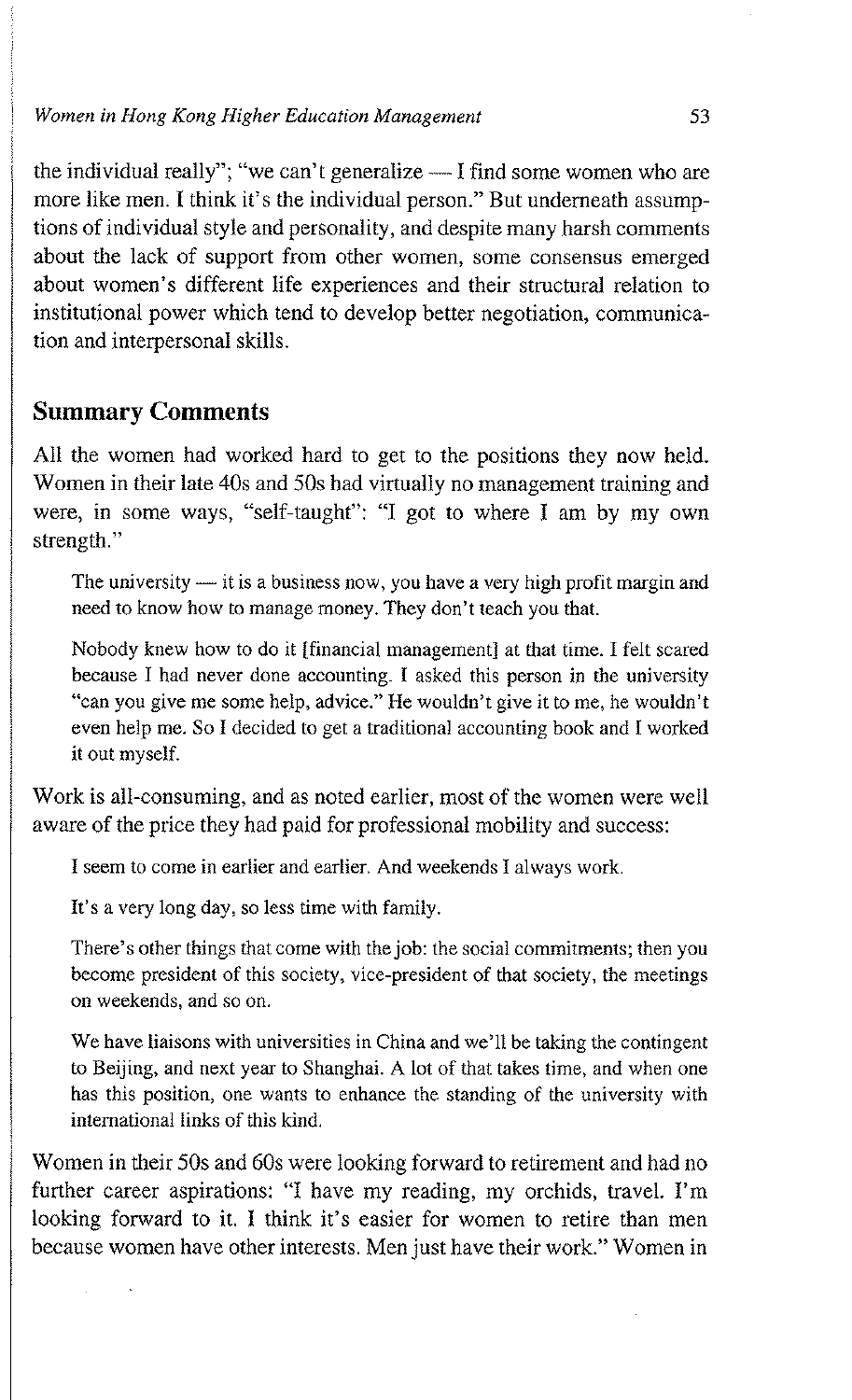their 40s with a good part of their career still ahead of them had further career aspirations which included Professorial Chairs, Deanships, and "yes, maybe PVC, but that is a long way off." The older generation of women had been trailblazers: often the first women in senior positions or appointed to prestigious committees. Many had been the only women during their university student days, and the first or only woman in departments where they first took junior lecturing positions. Although some of the younger women talked about generational differences that positioned older women as having climbed "social" academic ladders in traditional "patronage" networks of their parents' generation, the cultural and patriarchal values and attitudes those women confronted were undoubtedly different but perhaps no less difficult to surmount in an era where women's professional aspirations were the exception rather than the rule. Women in their 30s and early 40s, by contrast, passed through higher education in Hong Kong and overseas, and subsequently into the academic system, at a time when women's options were greater and more varied.

However, their personal and professional struggles up the academic hierarchy are with other women as much as they are with the patriarchal culture of academia. Glass ceiling politics, therefore, must be viewed in generational terms and reframed to include women as implicated in the complex visible and invisible barriers that academic women face. All the women had been trained in and seemed to have bought into the Western ideology of meritocratic equality. However, on closer probing, many narratives emerged that revealed different institutional and collegial treatment, and cultural expectations, on the basis of gender. All the women alluded to personal and professional costs of having children and getting married. Academic women tend to delay marriage and having children. Despite domestic help, women remain tied to family, domestic, and childrearing responsibilities. Women have worked hard to gain entry into the public sphere, the professions, and to break through old stereotypes and seniority barriers  $-$  in short, they have worked hard to earn the right to work the double-day. Conversely, it's apparent that men have not demolished old stereotypes, and have not struggled to gain entry into the private household sphere where they might support women's doubleday workload of professional commitments plus domestic and childcare duties.

Given Hong Kong's exceptional educational record of gender balance of outputs at all levels of education, pipeline explanations for women's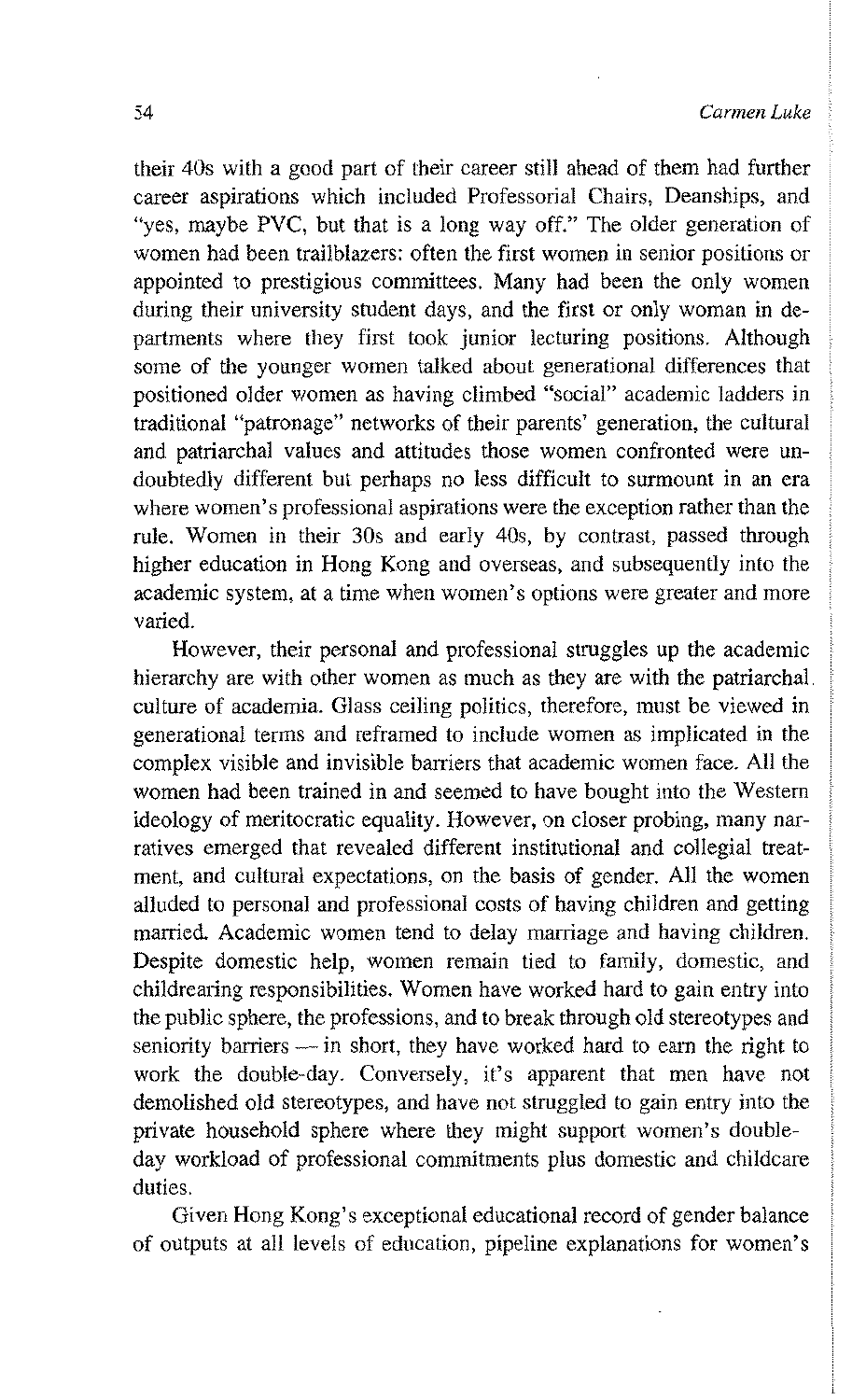#### *Women in Hong Kong Higher Education Management* 55

under-representation in senior HE management do not hold. Rather, the women in this study felt that the private sector lures many graduate women into more lucrative careers, that women don't plan careers "for the long haul," and that parents may still be an impediment to encouraging women to continue beyond an undergraduate education. As well, according to several women, the historical and socio-political context leading up to 1997 had diverted the pipeline into an overseas exodus of qualified women (and men)  $-a$  "missing generation" - in anticipation of 1997. As wilh glass ceiling explanations, the pipeline concept must be contextualized in generational, historical, economic and political terms.

Without wishing to make sweeping generalizations, the overall message was clear: women loved their work, their teaching and research, and even their managerial roles despite the many complex work- and familyrelated strategies they had to devise in order to achieve their goals.<sup>3</sup> They were well aware of the professional and personal "costs" of their choices yet they were prepared to put in the effort. The older women had stayed the distance during a time when women's presence in HE administration was largely confined to secretarial roles. The younger women were also intent on staying in academics for the long haul: committed to their work and academic career goals. The lure of private sector careers had not detracted these women from what I interpreted as their dedication to and love of their chosen disciplinary and research areas. Given the still persistent cultural values placed on "women's responsibility to have children, to raise them, to look after the parents, that is very important in Asian, particularly Chinese culture," the women had made some hard decisions about remaining childless, postponing children, and balancing family and professional demands. In academics particularly, those demands require a track record of research grants and research productivity that consume huge amounts of time far in excess of comparable private sector jobs. In academics, there is always another paper to write, more data to collect, another grant to complete, or more fieldwork or labwork to attend to which usually cuts into after-hours family time.

Drawing on French sociologist Pierre Bourdieu's (1988) work on academic power and capital, Heward (1996, p. 17) has argued that:

**any understanding of women in the academic profession has to examine the interaction of structure and process. There is no single barrier or "glass**  ceiling" that can be shattered.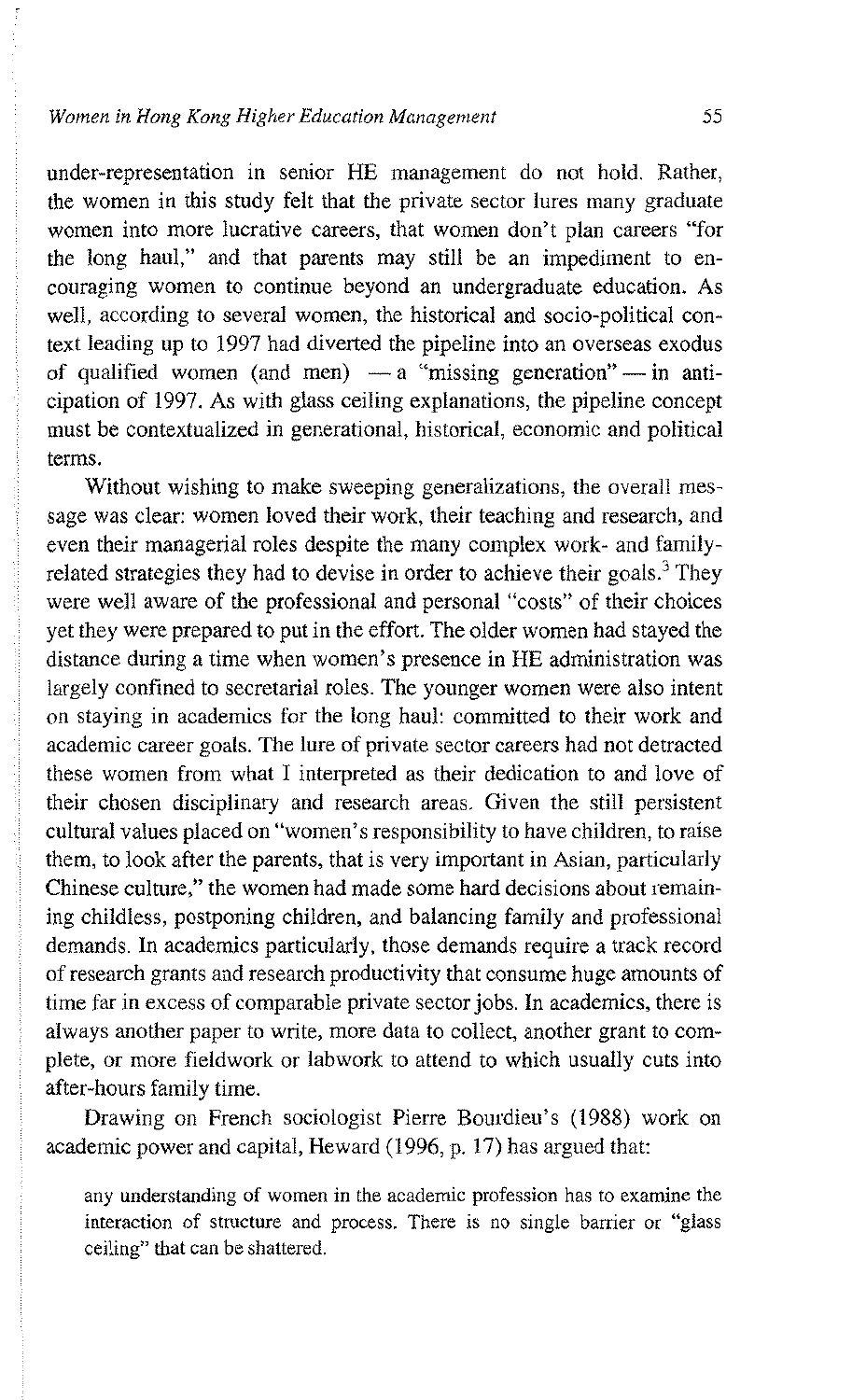The women who have spoken here have given us insights into how women's career trajectories and opportunities are shaped by the intersections of historically situated cultural values and structures, and placespecific socio-political and economic factors. This network of intersections is framed within colonial and postcolonial legacies which do not neatly fit into single theory explanations or one-dimensional Westem conceptualization of "glass ceilings," "pipeline," or "double-day." Whatever the actual impediments subsumed under the concept of glass ceiling may or may not be, one thing is certain: they can only be made intelligible by reference to local sites, socio-political and cultural contexts and histories. We need to look at the politics of place — that is, historically contingent and shifting cultural and political discourses, structures and processes - to understand how women are shaped by and themselves shape the social enactment of personal and professional relations, career aspirations and mobility, and concepts of career.

## Notes

- I. The history of schooling and post-compulstory education in Hong Kong is crucial to an understanding of the position of women in higher education today. However, even a synposis is beyond the limits of this paper. For an instructive overview of higher education in southeast Asia, see Yee, 1995; for a comprehensive overview of education in southeast Asia see Morris and Sweeting, 1995 and Sweeting's chapter in that volume for a critical political and economic analysis of Hong Kong education; see also Sweeting, 1993 for a post WWII history of Hong Kong education; for a comparative analysis of the position of women in higher education management in southeast Asia see Dines, 1993; for a wide-ranging scholarly and journalistic sketch of the British legacy in pre- and post-handover Hong Kong see Lau, 1997.
- 2. Confidentiality protocol requires that I do not identify the women's comments with their institutional titles, faculty or university location, or other personal information. Hong Kong's academic community is relatively small and the few women that are in senior high profile positions would easily be identified by mention of their university, faculty, or position.
- 3. I am indebted to the women who took part in this study, and two co11eagues who helped to establish contacts. Several women offered to see me without prior arrangements, having been recommended by other women in the course of fieldwork. I am grateful for the time they took to see me on such short notice. I thank all the women for sharing personal reflections and critical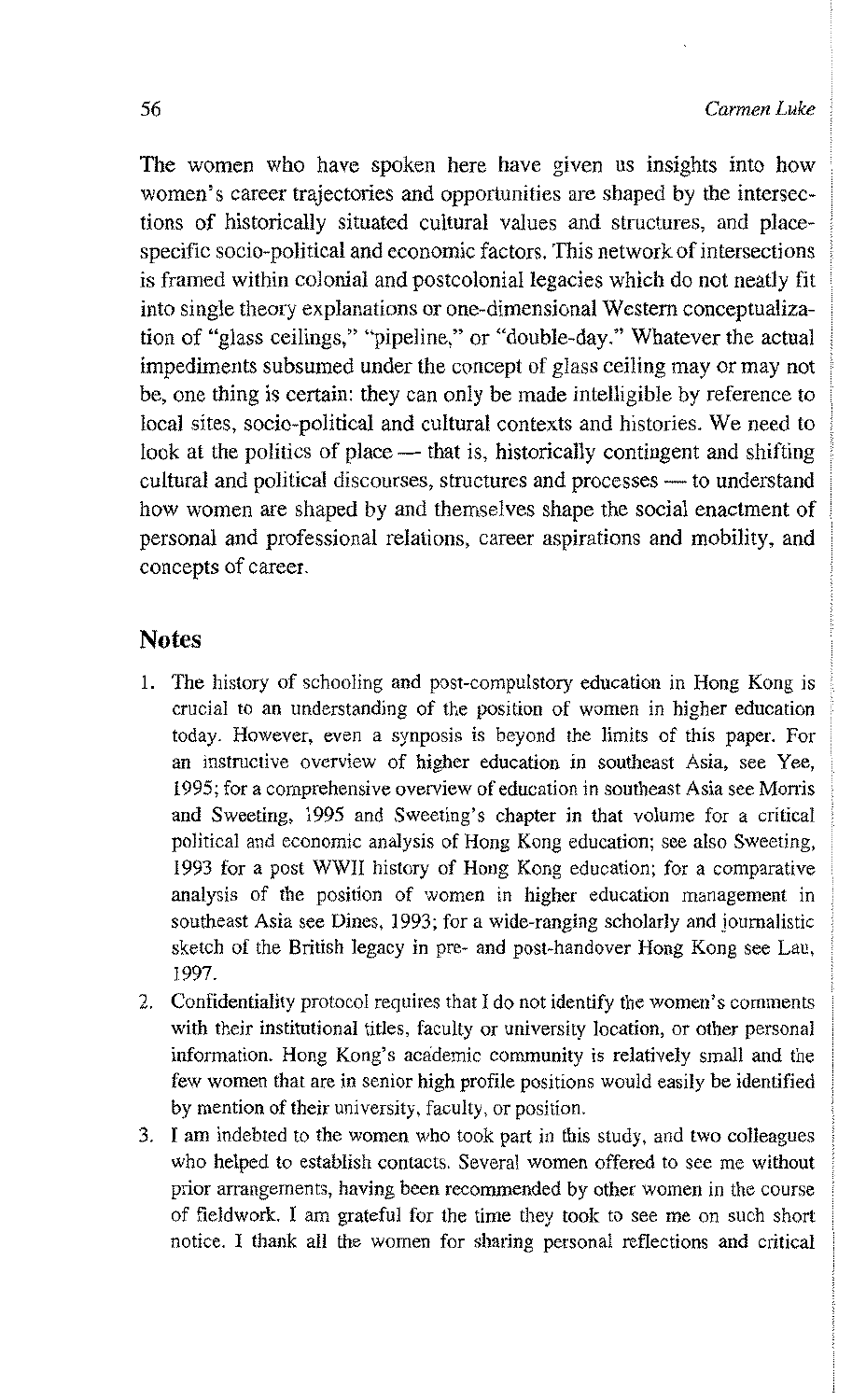insights. They form the backbone of this paper which I hope has been an **accurate and intellectually productive analysis and interpretation.** 

## **References**

- Adkins, L. (1995). *Gendered work: Sexuality, family and the labour market.*  Buckingham, UK: Open University Press.
- Adler, N., & Izraeli, D. (Eds.). (1994). *Competitive frontiers: Women managers in a global economy.* Cambridge, MA: Blackwell.
- Archer, E. A. (1994). *Commonwealth universities yearbook 1994.* London: As**sociation of Commonwealth Universities.**

Bourdieu, P. (1988). *Homo academicus.* Oxford: Polity Press.

- Davies, S., Lubelska, C., & Quinn, J. (Eds.). (1994). *Changing the subject: Women in higher education.* **London; Taylor & Francis.**
- deLeon, C., & Ho S.-C. (1994). The third identity of modern Chinese women: Women managers in Hong Kong. In N. Adler & D. Izraeli (Eds.), *Competitive frontiers: Women managers* in *a global economy* (pp. 43-56). Cambridge, MA: Blackwell.
- Dines, E. (Ed.) (1993). *Women* in *higher education management.* New York: UNESCO/Commonwealth Secretariat Publication.
- Eggins, H. (Ed.) (1997). *Women as leaders and managers in higher education.*  Buckingham, UK: Open University Press.
- Eisenstein, H. (1991). *Gender shock.* Sydney: Allen & Unwin.
- Ghorayshi, P. (1994). *Women and work in developing countries.* Westport, CT: **Greenwood Press.**
- Government of Hong Kong. (1993). *Equality of opportunity for women and men.*  **Hong Kong: Government Printer.**
- Grogan, M. (1996). *Voices of women aspiring to the superintendency.* Albany, NY: State University of New York Press.
- Heward, C. (1994). Academic snakes and merit ladders: Reconceptualising the "glass ceiling." *Gender and Education,* 6(3) 249-262.
- Heward, C. (1996). Women and careers in higher education: What is the problem? In L. Morley & V. Walsh (Eds.), *Breaking boundaries: Women* in *higher education.* **London: Taylor & Francis.**
- Heward, C., Taylor, P., & Vickers, R. (1997). Gender, race and career success in the academic profession. *Journal of Further and Higher Education*, 21(2), 205-218.
- Hill, M., & Lian, K. F. (1995). *The politics of nation building and citizenship in Singapore.* New York: Routledge.
- Husen, T., & Postlethwaite, T. N. (1994). *The international encyclopedia of education* (2nd ed.). Oxford: Pergamon Press.
- Itzin, C. (1995). The gender culture in organization. In C. Itzin & J. Newman